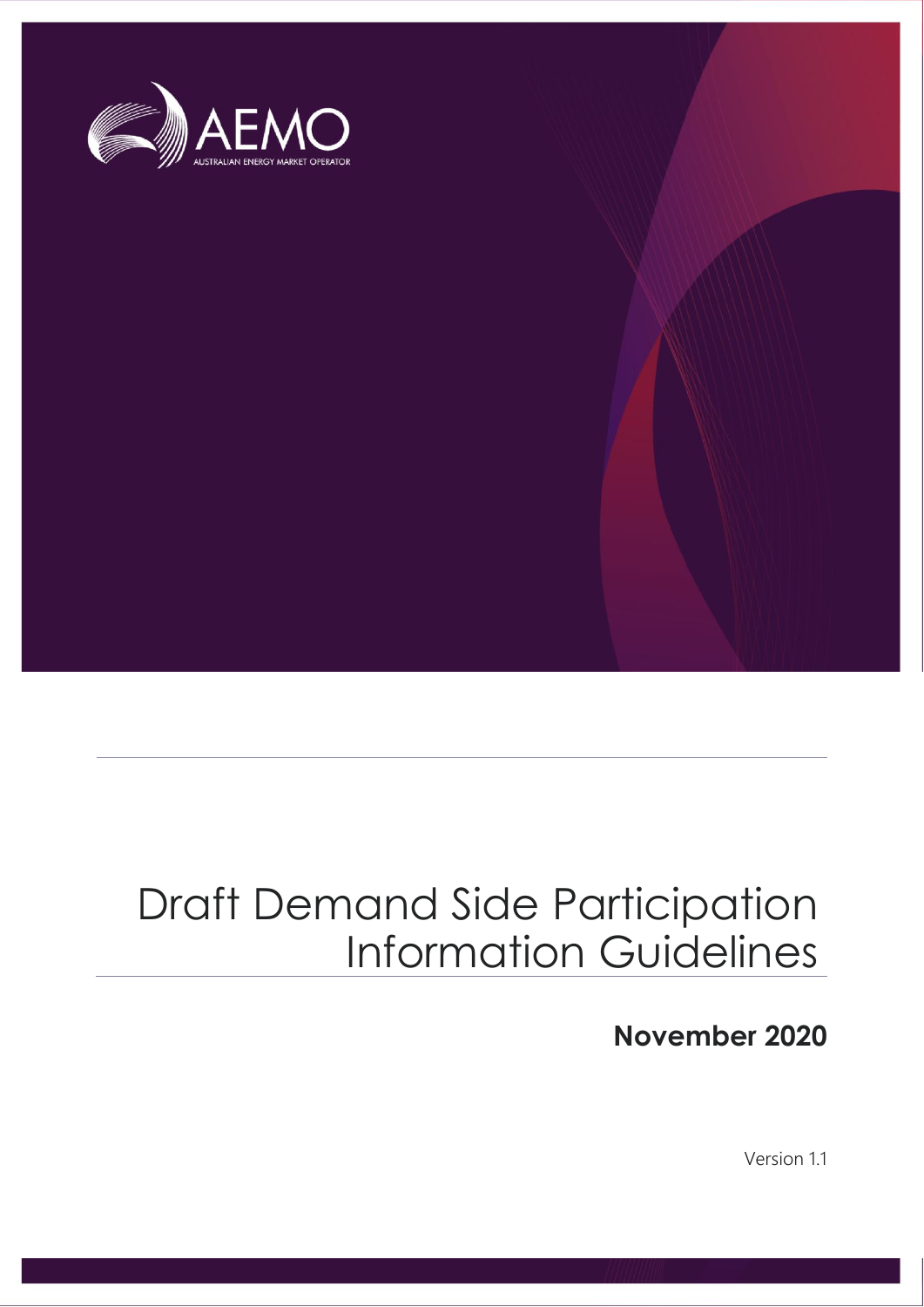#### **VERSION HISTORY**

| Version | Release date | Changes                                                        |
|---------|--------------|----------------------------------------------------------------|
|         | 1/7/2017     | First Issue                                                    |
|         | 11/11/2020   | Updates from consultation Issues Paper and Draft Determination |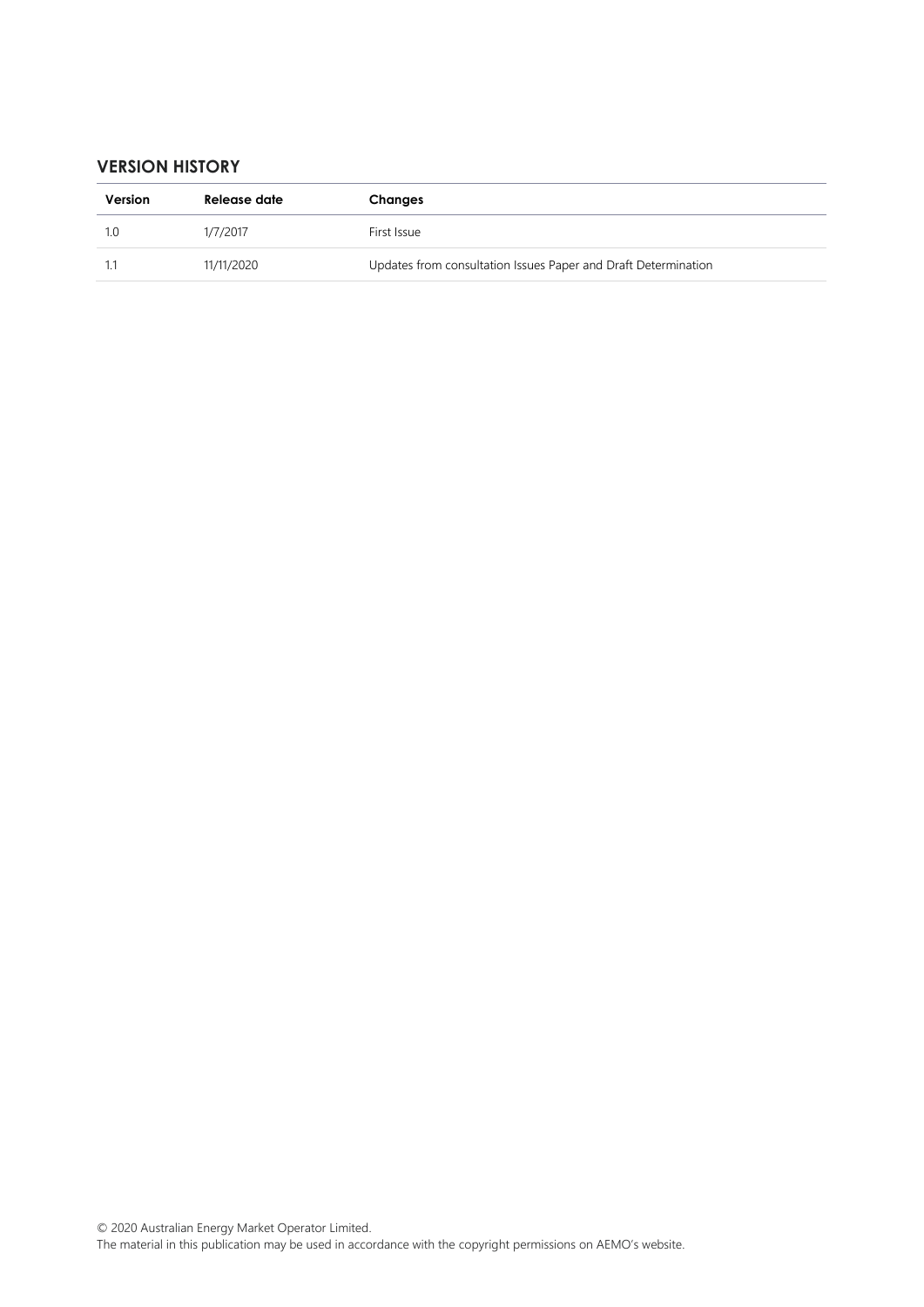# **Contents**

| 1.  | Introduction                                             | 4              |
|-----|----------------------------------------------------------|----------------|
| 1.1 | Purpose and Scope                                        | $\overline{4}$ |
| 1.2 | Definitions and interpretation                           | $\overline{4}$ |
| 2.  | Information                                              | 5              |
| 2.1 | Contracted demand side participation information         | 5              |
| 2.2 | Non-scheduled load/unscheduled generation information    | 6              |
| 2.3 | Information requirements                                 | 6              |
| 3.  | <b>Responsibilities</b>                                  | 6              |
| 3.1 | Content of data submission                               | 6              |
| 3.2 | Format of data submission                                | 6              |
| 3.3 | Data submission timing and frequency                     | 6              |
| 4.  | Assessing the accuracy of information                    | 7              |
| 4.1 | Level of detail required for DSPI                        | $\overline{7}$ |
| 4.2 | AEMO's methodology for assessing accuracy of information | 7              |
| 5.  | Reporting                                                | 7              |
|     | Appendix A. DSPI data model                              | 8              |
|     | <b>Appendix B: Example submissions</b>                   | 21             |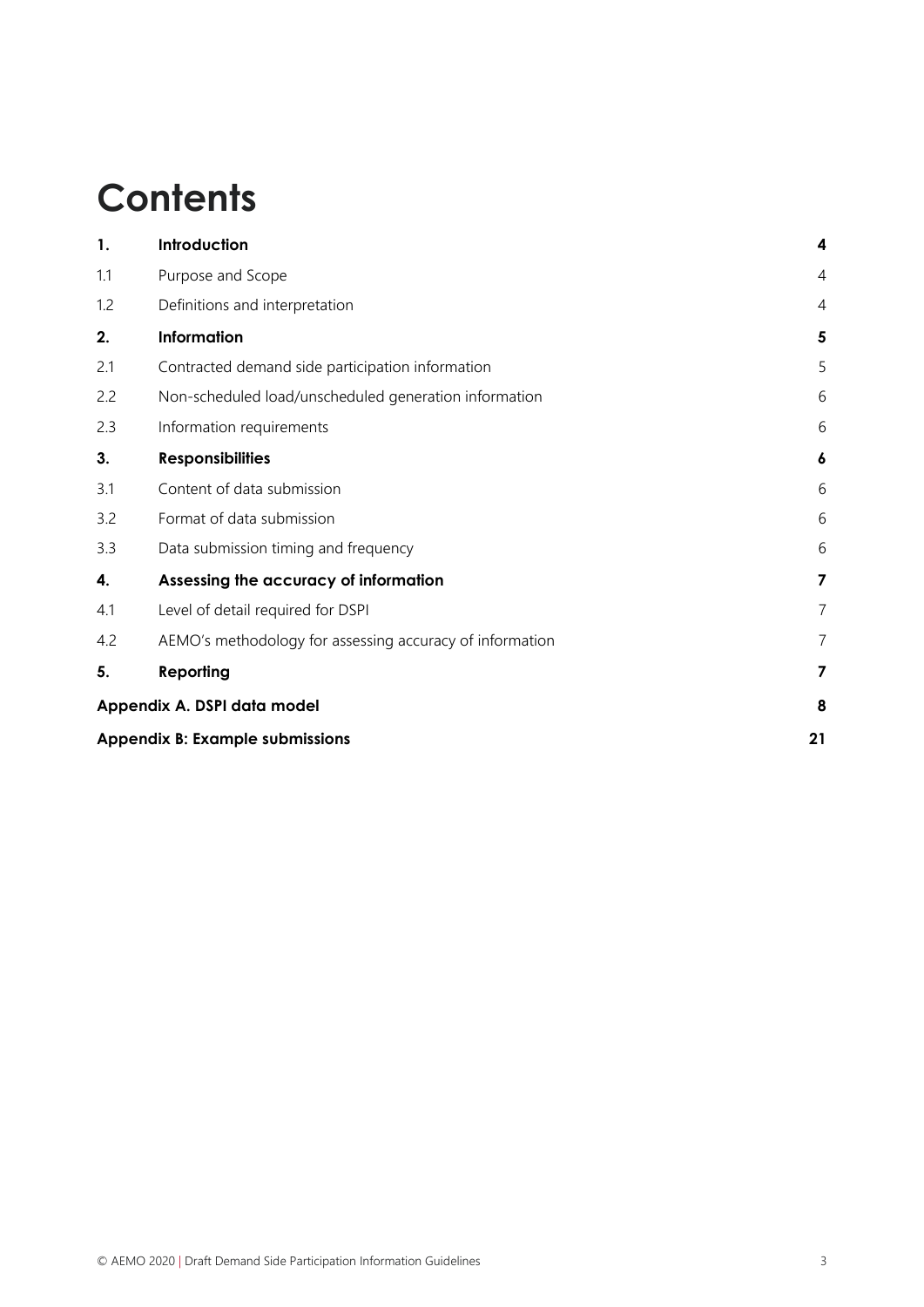# <span id="page-3-0"></span>**1. Introduction**

## <span id="page-3-1"></span>1.1 Purpose and Scope

These are the Demand Side Participation Information Guidelines (Guidelines) made under clause 3.7D(e) of the National Electricity Rules (NER).

These Guidelines have effect only for the purposes set out in the NER. The NER and the National Electricity Law (NEL) prevail over these Guidelines to the extent of any inconsistency.

These Guidelines specify:

- The information Registered Participants are required to provide AEMO.
- When that information must be provided.
- How that information is to be provided.
- AEMO's methodology for assessing the accuracy of that information.
- The manner and form which AEMO will publish a report on the extent to which that information informed its load forecasts

# <span id="page-3-2"></span>1.2 Definitions and interpretation

### 1.2.1 Glossary

The words, phrases and abbreviations set out below have the meanings set out opposite them when used in these Guidelines.

Terms defined in the NER have the same meanings in these Guidelines unless otherwise specified.<sup>1</sup> Those terms are intended to be identified in these Guidelines by italicising them, but failure to italicise such a term does not affect its meaning.

| Abbreviation     | <b>Abbreviation explanation</b>                                           |
|------------------|---------------------------------------------------------------------------|
| <b>AEMO</b>      | Australian Energy Market Operator                                         |
| <b>AEST</b>      | Australian Eastern Standard Time                                          |
| <b>ANZSIC</b>    | Australia and New Zealand Standard Industrial Classification              |
| <b>BAU</b>       | <b>Business as usual</b>                                                  |
| <b>CSV</b>       | Comma-separated values; a file format for exchanging data.                |
| <b>DNSP</b>      | Distribution Network Service Provider                                     |
| <b>DRSP</b>      | Demand Response Service Provider                                          |
| <b>DSPIP</b>     | Demand Side Participation Information Portal                              |
| <b>MarketNet</b> | AEMO's private network available to participants having a participant ID. |
| <b>MSATS</b>     | Retail Market Settlement and Transfer Solution                            |
| <b>MSGA</b>      | Market Small Generator Aggregator                                         |

<sup>1</sup> Not all the terms defined in the NER are to be found in Chapter 10; some are defined in clause 3.7D(a) of the NER.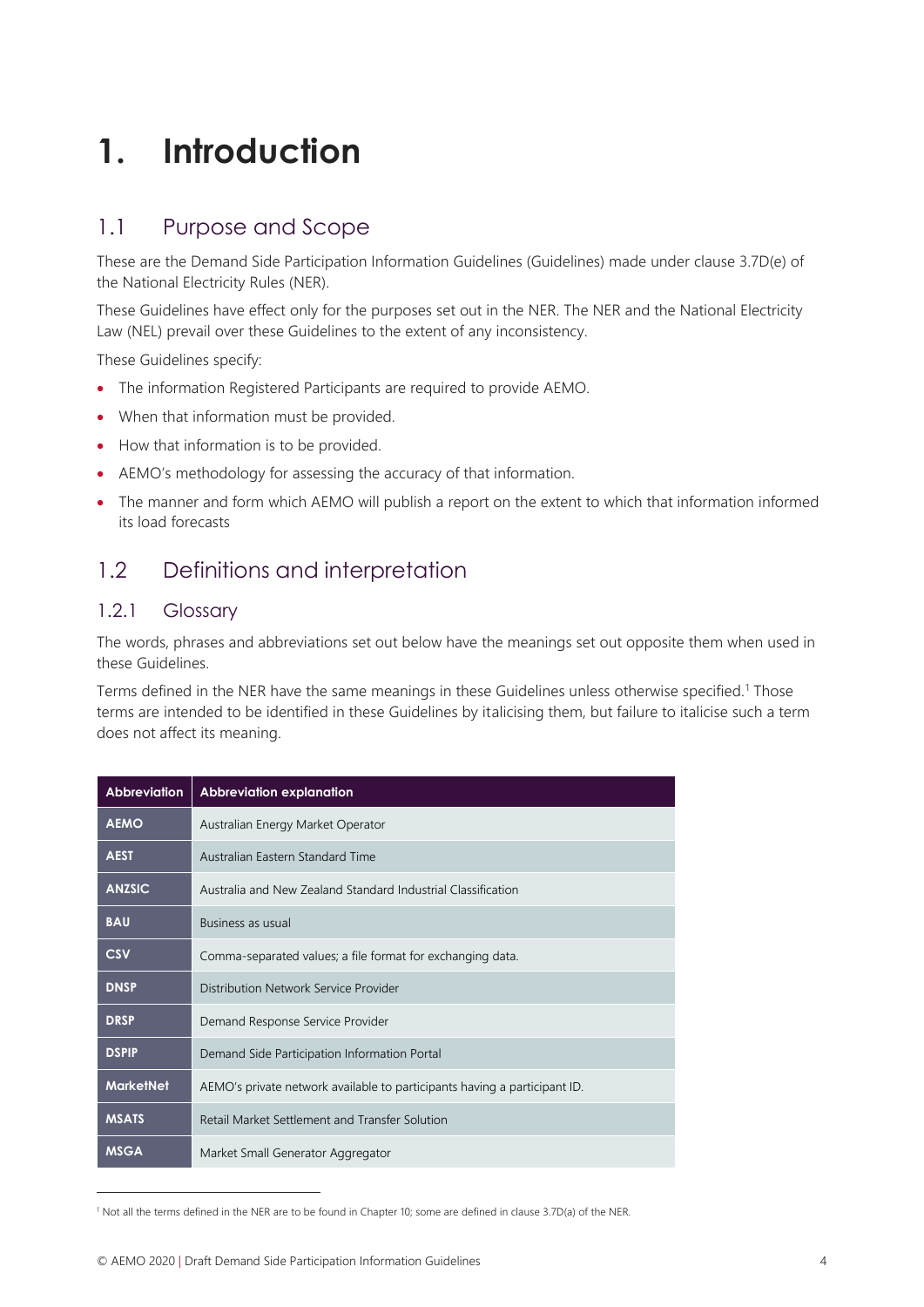| <b>Abbreviation</b> | <b>Abbreviation explanation</b>                                                        |
|---------------------|----------------------------------------------------------------------------------------|
| <b>NEM</b>          | National Electricity Market                                                            |
| <b>NER</b>          | National Electricity Rules                                                             |
| <b>NMI</b>          | [electricity] National Metering Identifier                                             |
| <b>NSP</b>          | Network Service Provider                                                               |
| <b>OpenADR</b>      | Open Automated Demand Response                                                         |
| PA                  | Participant Administrator; manages participant organisations user access and security. |
| Participant<br>ID   | Registered participant identifier                                                      |
| <b>RRO</b>          | Retailer Reliability Obligation                                                        |
| Production          | Live environment, actively reflecting the currently available data.                    |
| <b>SCADA</b>        | Supervisory control and data acquisition                                               |
| <b>TNSP</b>         | Transmission Network Service Provider                                                  |
| <b>WDR</b>          | Wholesale Demand Response                                                              |

### 1.2.2 Interpretation

The following principles of interpretation apply to these Guidelines unless otherwise expressly indicated:

(a) These Guidelines are subject to the principles of interpretation set out in Schedule 2 of the NEL.

<span id="page-4-0"></span>(b) References to time are references to Australian Eastern Standard Time.

# **2. Information**

Clause 3.7D(b) of the NER requires Registered Participants to provide demand side participation information (DSPI) to AEMO in accordance with these Guidelines.

Clause 3.7D(e) provides further information on what this entails. At a high level, this includes:

- contracted demand side participation; and
- the curtailment of non-scheduled load or the provision of unscheduled generation in respect of the demand for, or price of, electricity.

## <span id="page-4-1"></span>2.1 Contracted demand side participation information

Contracted demand side participation is defined in clause 3.7D(a)(1) of the NER as information relating to a contractual arrangement between a Registered Participant and a person, in which they agree to the curtailment of non-scheduled load or the provision of unscheduled generation in specified circumstances.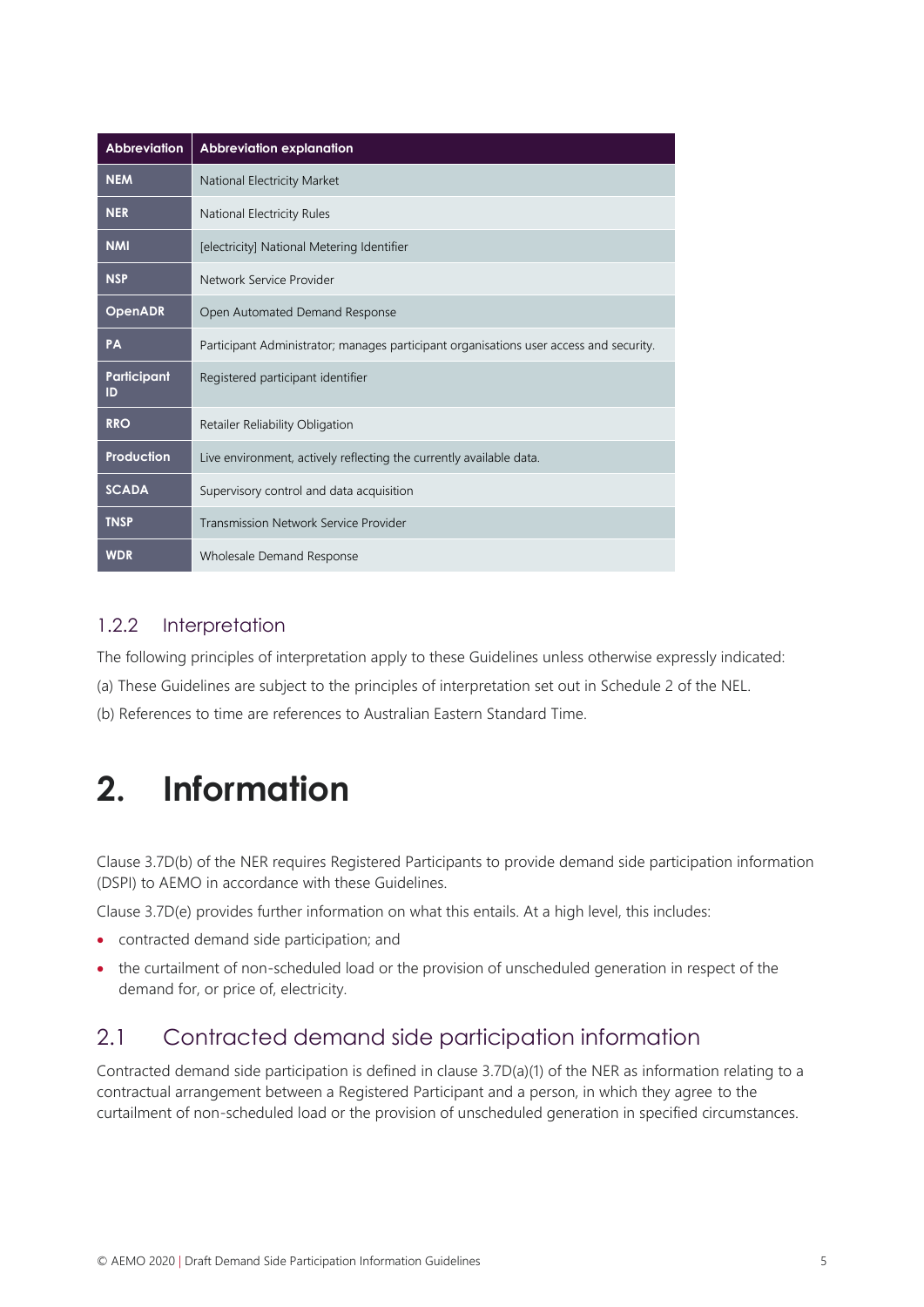# <span id="page-5-0"></span>2.2 Non-scheduled load/unscheduled generation information

The reference to the curtailment of non-scheduled load or the provision of unscheduled generation in respect to the demand for, or price of, electricity in clause 3.7D(e)(1)(ii) excludes information captured by the term contracted demand side participation.

AEMO interprets this to include every non-contractual arrangement entered between a Registered Participant and a person, or between two Registered Participants.

# <span id="page-5-1"></span>2.3 Information requirements

Clause 3.7D(e)(1) requires AEMO to specify the information that Registered Participants must provide under this rule. The information required by AEMO is specified in Appendix A.

The requirements apply to both contracted demand side participation and the curtailment of non-scheduled load or the provision of unscheduled generation in respect of the demand for, or price of, electricity.

# <span id="page-5-2"></span>**3. Responsibilities**

Clause 3.7D(b) of the NER requires all Registered Participants to provide DSPI to AEMO in accordance with these Guidelines.

## <span id="page-5-3"></span>3.1 Content of data submission

AEMO requires Registered Participants to complete a data request in the form detailed in Appendix A and provide all requested data that is available through their current DSPI collection processes ('current' being as at 31 March of each year)

## <span id="page-5-4"></span>3.2 Format of data submission

Each Registered Participant must provide the required information through a data portal, available on the AEMO website at [https://aemo.com.au/en/energy-systems/electricity/national-electricity-market-nem/nem](https://aemo.com.au/en/energy-systems/electricity/national-electricity-market-nem/nem-forecasting-and-planning/scenarios-inputs-assumptions-methodologies-and-guidelines/forecasting-and-planning-guidelines/demand-side-participation-information-guidelines)[forecasting-and-planning/scenarios-inputs-assumptions-methodologies-and-guidelines/forecasting-and](https://aemo.com.au/en/energy-systems/electricity/national-electricity-market-nem/nem-forecasting-and-planning/scenarios-inputs-assumptions-methodologies-and-guidelines/forecasting-and-planning-guidelines/demand-side-participation-information-guidelines)[planning-guidelines/demand-side-participation-information-guidelines.](https://aemo.com.au/en/energy-systems/electricity/national-electricity-market-nem/nem-forecasting-and-planning/scenarios-inputs-assumptions-methodologies-and-guidelines/forecasting-and-planning-guidelines/demand-side-participation-information-guidelines)

# <span id="page-5-5"></span>3.3 Data submission timing and frequency

Each year, Registered Participants must provide data that was current as at 31 March of that year<sup>2</sup> by 5.00 pm Australian Eastern Standard Time (AEST) on 30 April the same year.

AEMO will open the web portal for Registered Participants to begin their data submissions on 31 March of each year to give participants sufficient time to test access to the data portal and upload data. Submissions can be stored as draft before final submission.

<sup>2</sup> For forecasting purposes, AEMO defines Summer as November 1 – March 31 for mainland regions (for Tasmania this is December 1 – February 28/29). The timing ensures data is reflective of the capabilities in the last summer.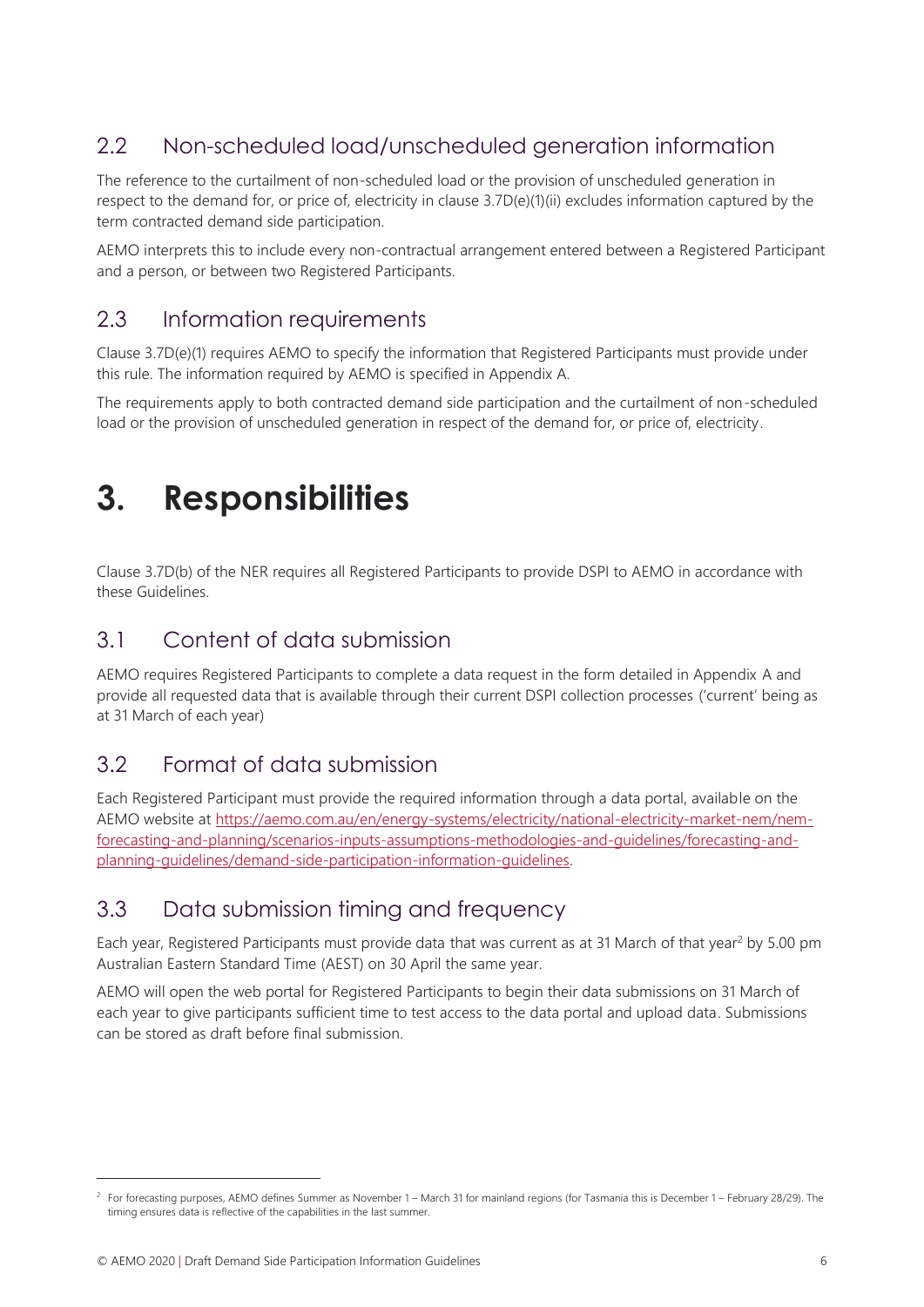# <span id="page-6-0"></span>**4. Assessing the accuracy of information**

## <span id="page-6-1"></span>4.1 Level of detail required for DSPI

The information required from each Registered Participant is at the National Metering Identifier (NMI) level. This enables AEMO to reconcile with other data sources, such as its metering database and DER register, to assess the accuracy of the data provided.

# <span id="page-6-2"></span>4.2 AEMO's methodology for assessing accuracy of information

AEMO will verify the accuracy of the DSPI provided by:

- Reviewing each response for gaps, errors, overlap, duplication, or missing data.
- Reviewing responses against alternative data sets, such as metering and DER register data, to determine where incorrect or incomplete information may have been provided.
- Comparing responses with those received from the same Registered Participants in previous years to highlight new DSPI and to determine where data may have been omitted.
- Comparing responses against DSPI-related material published on Registered Participant websites.

<span id="page-6-3"></span>Where AEMO finds an accuracy issue with the submission, it will jointly resolve with the participant.

# **5. Reporting**

AEMO publishes several reports<sup>3</sup> that address the forecasting of load. At least once a year, in one or more of those reports, AEMO will include a discussion on the extent to which DSPI informed AEMO's load forecasts.

<sup>&</sup>lt;sup>3</sup> Available at: [https://aemo.com.au/energy-systems/electricity/national-electricity-market-nem/nem-forecasting-and-planning/forecasting-and-planning](https://aemo.com.au/energy-systems/electricity/national-electricity-market-nem/nem-forecasting-and-planning/forecasting-and-planning-data/nem-electricity-demand-forecasts)[data/nem-electricity-demand-forecasts](https://aemo.com.au/energy-systems/electricity/national-electricity-market-nem/nem-forecasting-and-planning/forecasting-and-planning-data/nem-electricity-demand-forecasts)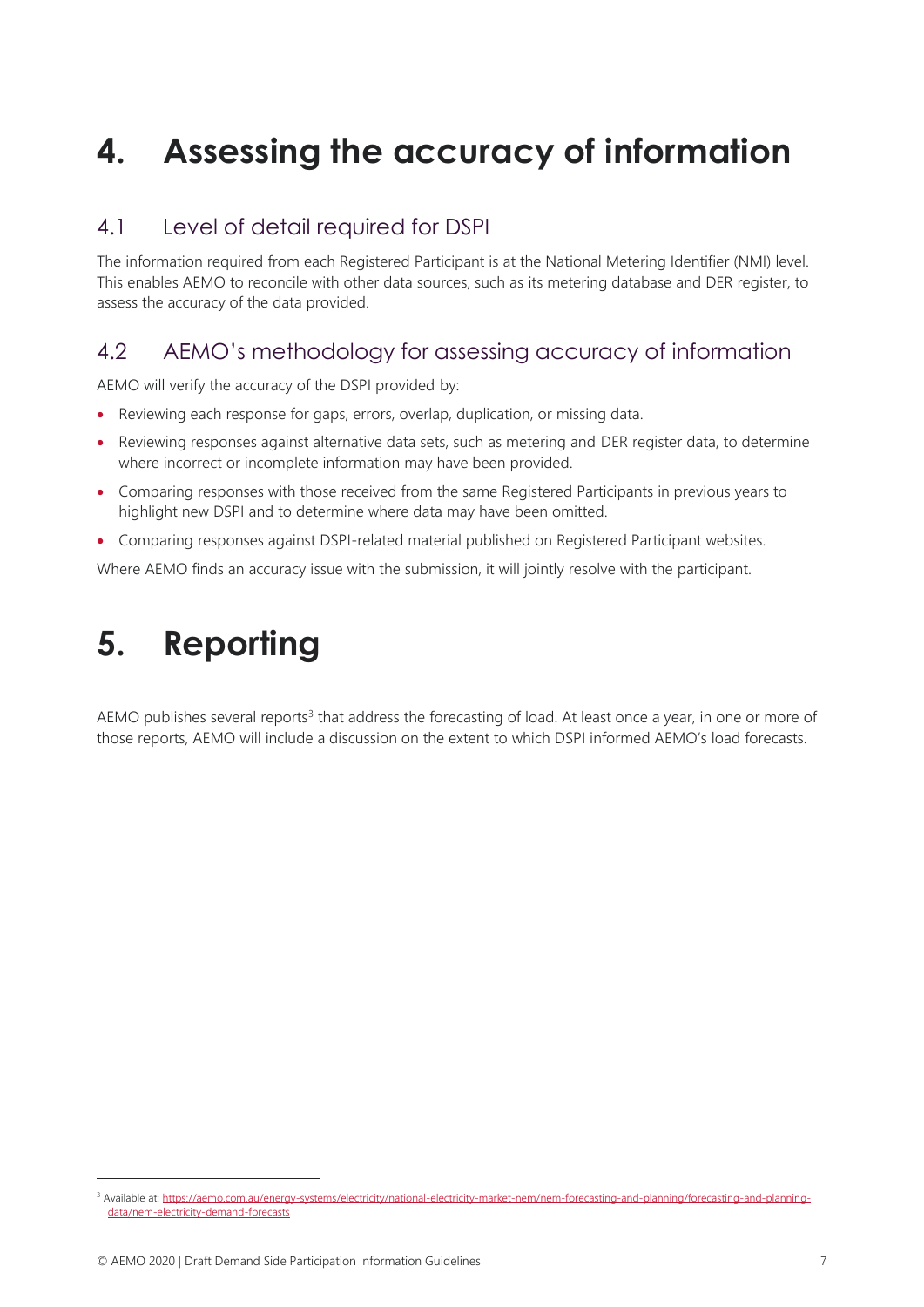# **Appendix A. DSPI data model**

The data model detailed in this appendix specifies the DSPI required by AEMO under these Guidelines. Examples of how a participant might complete their submissions are shown in Appendix B.

For the purposes of the data model, the following terms are defined:

- **Connection** means the load or generation at the point at which a Customer connects to a network.
- **Customer** means the owner or operator of the Connection; typically, this will be a retailer's customer.
- **DSP** means contracted demand side participation or unscheduled generation, or both.
- **Program** means a scheme operated either by a Registered Participant or a third party, where a group of Customers are incentivised or required to offer DSP in response to criteria defined by the scheme operator.
- **Market Participant** means a Registered Participant who participates in the wholesale energy market (e.g. a retailer or small generation aggregator/ Demand Response Service Provider).
- <span id="page-7-0"></span>• **Non-market Participant** means a Registered Participant who owns assets (other than a meter) connected to a network, who is not a Market Participant (e.g. a Network Service Provider).

The data model is split into the following sections/steps. Figure 1 shows the overall process of doing a submission.

#### **Completed per DSP Program**

- 1. Create a DSP Program (see [Table 1\)](#page-8-0)
- 2. Add participating NMIs to DSP program [\(Table 2\)](#page-9-0)
- 3. Add DSP Program level Information [\(Table 3\)](#page-10-0)

#### **Completed once per submission**

- 1. Add future DSP Program(s) [\(Table 4\)](#page-17-0)
- 2. Add a change in an existing DSP Program(s) [\(Table 5\)](#page-18-0)
- 3. Add alerts list [\(Table 6\)](#page-19-0)
- 4. Add contact details [\(Table 7\)](#page-19-1)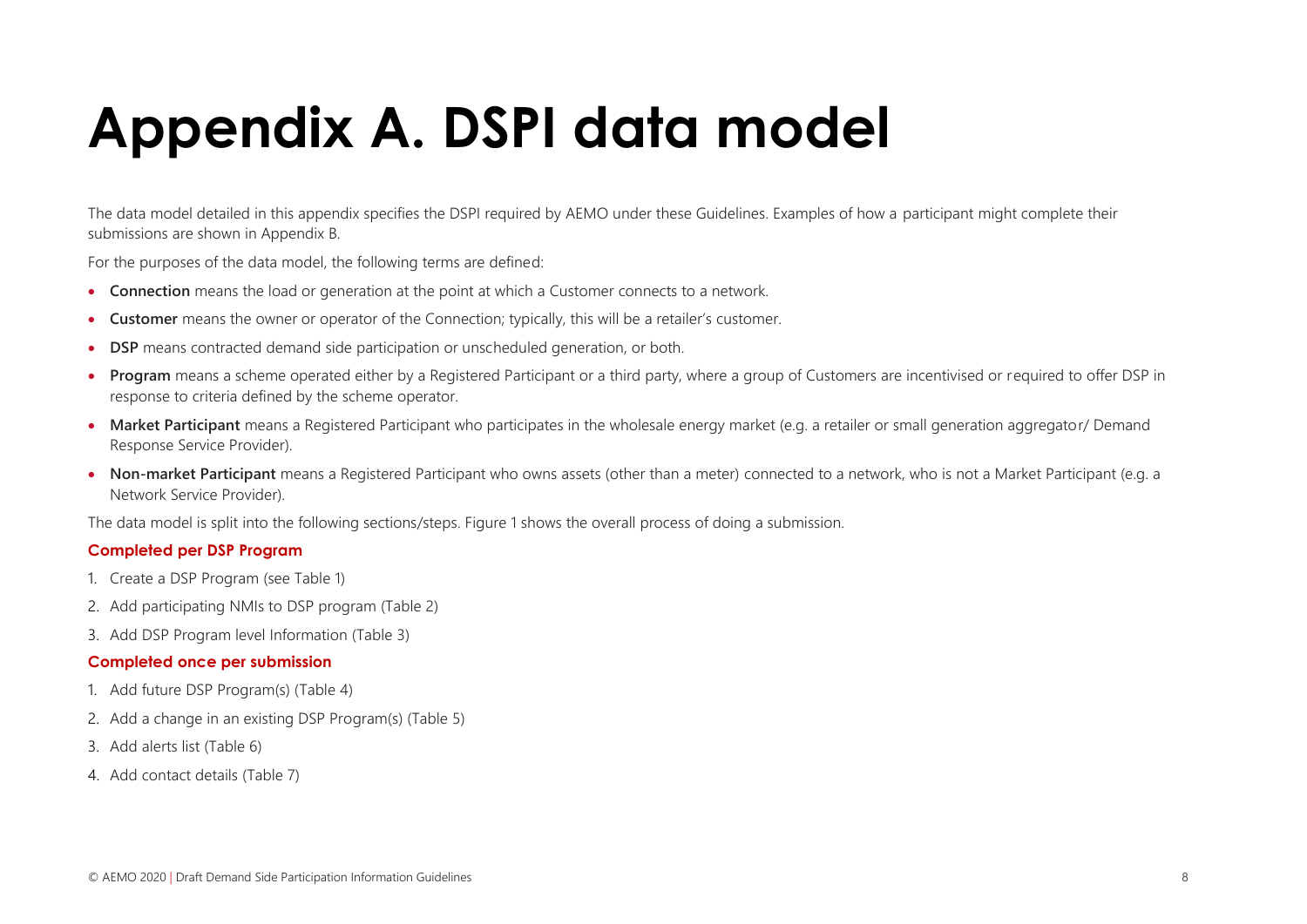#### **Figure 1 Submission process flow**



#### <span id="page-8-0"></span>**Table 1 Create a DSP Program**

| Category of data                                | <b>Description</b>                                                                                                                                         | Data validation                                                                                                                                                                                   | <b>Compulsory field</b> |
|-------------------------------------------------|------------------------------------------------------------------------------------------------------------------------------------------------------------|---------------------------------------------------------------------------------------------------------------------------------------------------------------------------------------------------|-------------------------|
| Category                                        | Category of DSP program. See Table 1a below for details of DSP<br>categories.                                                                              | Market exposed connections / Connections on fixed time-of-use tariffs<br>/ Connections on dynamic event tariffs / Directly controlled<br>connections (fixed schedule) / Not elsewhere classified' | Compulsory              |
| <b>Name</b>                                     | Name of DSP program.                                                                                                                                       | Free Text                                                                                                                                                                                         | Compulsory              |
| <b>Region</b>                                   | NEM region that the DSP program participates in.                                                                                                           | VIC / SA / NSW / QLD / TAS                                                                                                                                                                        | Compulsory              |
| <b>WDR or RRO</b><br><b>Qualifying Contract</b> | Will the DSP Program operate as Wholesale Demand Response<br>(WDR), be a Qualifying Contract under the Retail Reliability<br>Obligation (RRO), or neither. | Radio Button (WDR/RRO/NA)                                                                                                                                                                         | Compulsory              |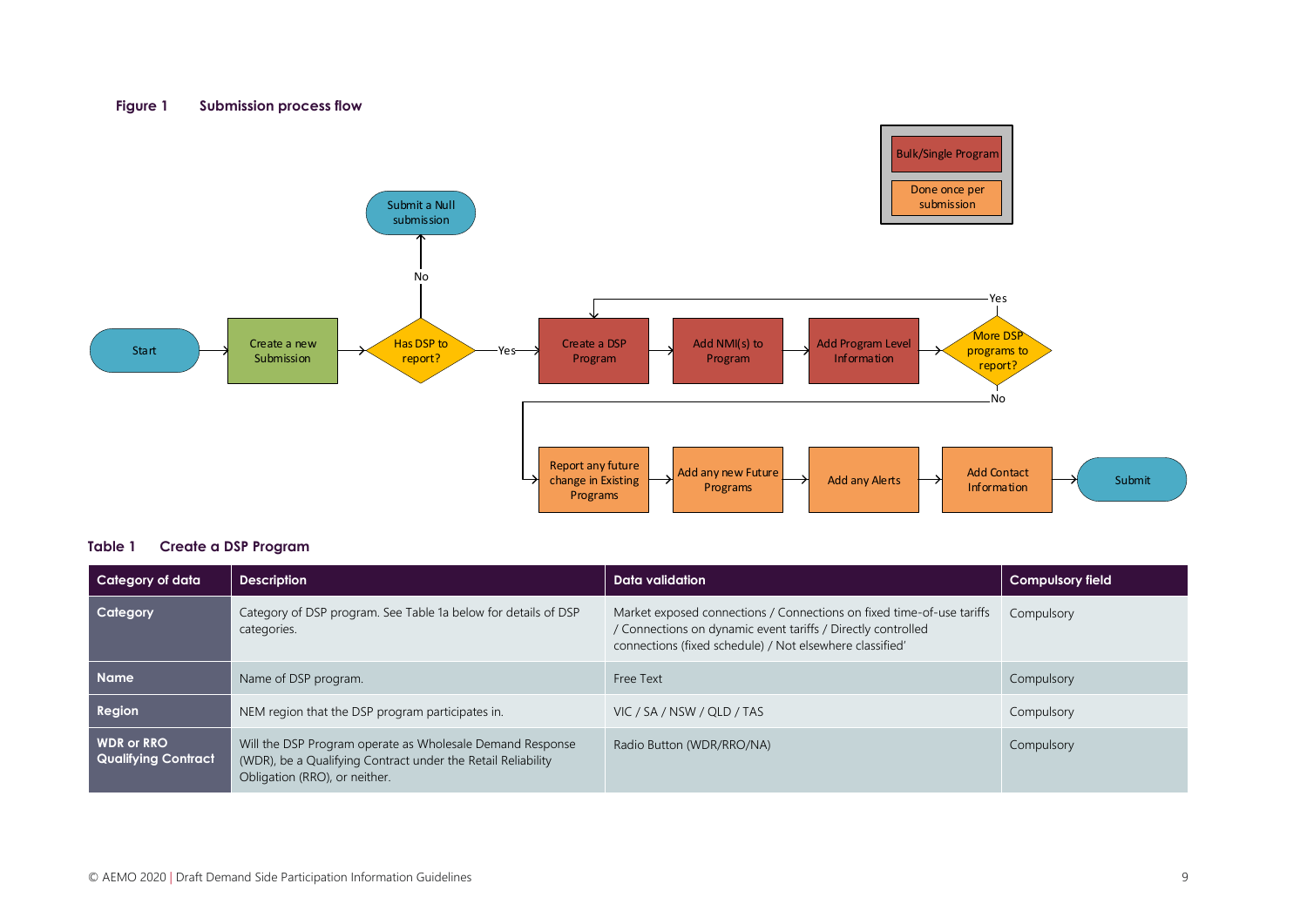#### **1a. Categories of DSP**

| <b>DSP Type</b>                                     | <b>Explanation</b>                                                                                                                                                                                                                                                                                                                 |
|-----------------------------------------------------|------------------------------------------------------------------------------------------------------------------------------------------------------------------------------------------------------------------------------------------------------------------------------------------------------------------------------------|
| <b>Market exposed connections</b>                   | This covers connections exposed to spot price, either directly or via pass-through contracts. This<br>includes loads responding under the WDR rules <sup>4</sup> and any connections that are only spot price<br>exposed during specific events.                                                                                   |
| Connections on fixed time-of-use tariffs            | This includes connections exposed to fixed time-of-use pricing, including day/night tariffs.                                                                                                                                                                                                                                       |
| <b>Connections on network event tariffs</b>         | Connections with pricing that depends on network operating conditions (e.g. critical peak pricing),<br>separately for each tariff.                                                                                                                                                                                                 |
| <b>Connections on dynamic event tariffs</b>         | Connections, which are subject to dynamic tariffs, which price consumption and/or connection<br>costs differently for specific periods during the year. These periods are dynamically determined by<br>the program operator and could relate to local or regional demand at the time.                                              |
| <b>Connections with network-controlled load</b>     | Connections with load that is directly controlled by the NSP (e.g. hot water, air conditioning),<br>separately for each load category.                                                                                                                                                                                             |
| Directly controlled connections (fixed schedule)    | Connections directly controlled based on a set schedule for the year, irrespective of actual<br>demand and/or spot prices at the time. This includes control of hot water load.                                                                                                                                                    |
| <b>Connections with energy storage</b>              | Connections with on-site energy storage (e.g. batteries)                                                                                                                                                                                                                                                                           |
| Directly controlled connections (dynamic operation) | Connections directly controlled (or manually instructed to) based on actual or forecast system<br>conditions and/or price. This includes aggregated response of battery storage systems as a virtual<br>power plant (VPP) and reduction in air conditioner load or controlled electric vehicle charging on<br>extreme demand days. |
| Not elsewhere classified                            | This category allows for special cases that don't obviously fit into the above categories. Entries in<br>this category will be reviewed by AEMO and reclassified into the above if possible.                                                                                                                                       |

#### <span id="page-9-0"></span>**Table 2 Add participating NMIs to DSP Program**

| Data Name  | <b>Description / possible values</b>            | Data validation | Compulsory field |
|------------|-------------------------------------------------|-----------------|------------------|
| <b>NMI</b> | Meter number(s) where response will be measured | 10-digit NMIs   | Compulsory       |

<sup>4</sup> Available at[: https://www.aemc.gov.au/rule-changes/wholesale-demand-response-mechanism](https://www.aemc.gov.au/rule-changes/wholesale-demand-response-mechanism)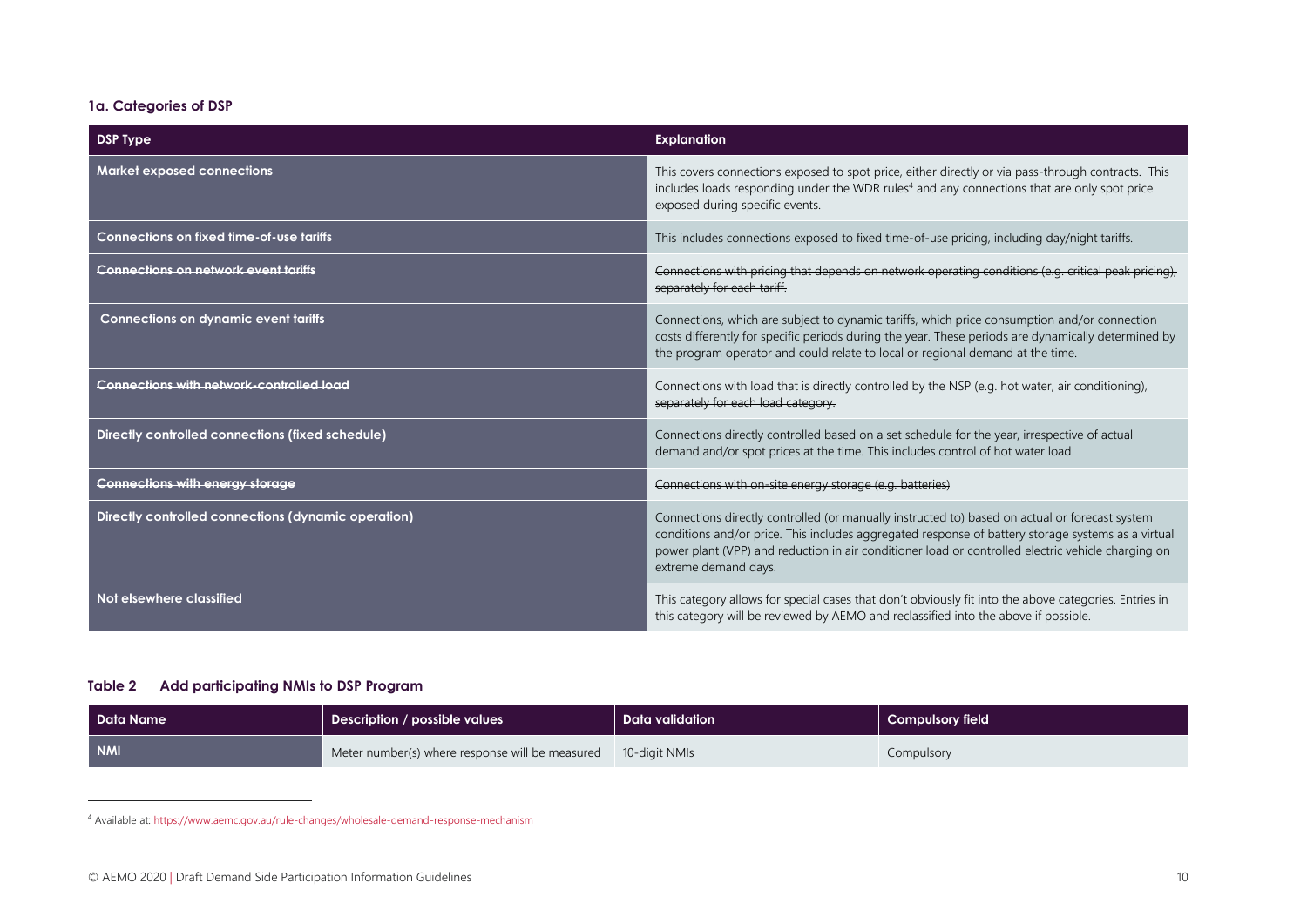| Data Name               | Description / possible values | Data validation                                  | <b>Compulsory field</b> |
|-------------------------|-------------------------------|--------------------------------------------------|-------------------------|
| <b>DSP Program Name</b> | DSP Program name              | Must match the name given in the DSP<br>Program. | Compulsory              |

#### <span id="page-10-0"></span>**Table 3 Add DSP Program Level Information**

#### **Interpretation of section 2 of the data model:**

- Some categories of data have sub-categories that only apply under certain conditions. For example, when filling in data for a residential air conditioner load curtailment Program, it does not make sense to ask for information on embedded generation. Similarly, if no energy storage is associated with the DSP, questions relating to types of storage will not apply.
- Sub-categories are listed underneath, alongside the categories that they apply to.
- Where a field type of 'Select' is indicated, one of the listed options must be selected. A field type of 'Multi-select' indicates that one or more options must be selected.

| Category of data                                 | Sub-category of data | <b>Applies To category</b>                                                                                                     | Description / possible<br>values                                                                                                                                         | Data validation                                                                           | <b>Compulsory field?</b>                                      | <b>Other comments</b>                            |
|--------------------------------------------------|----------------------|--------------------------------------------------------------------------------------------------------------------------------|--------------------------------------------------------------------------------------------------------------------------------------------------------------------------|-------------------------------------------------------------------------------------------|---------------------------------------------------------------|--------------------------------------------------|
| <b>DSP Program Name</b>                          |                      | Any                                                                                                                            | DSP Program name                                                                                                                                                         | Free text                                                                                 | Compulsory                                                    | Must match the name<br>given in the DSP Program. |
| <b>Meter Configuration</b>                       |                      | Any                                                                                                                            | Do the supplied NMI(s)<br>directly measure response<br>(e.g. on an embedded<br>generating unit), or are<br>they measuring net load<br>(response is behind the<br>meter)? | Select<br>{Net load, Direct metering,<br>Other (Specify detailed<br>meter configuration)} | Optional                                                      |                                                  |
| <b>Increase or Decrease</b><br>in Demand         |                      | Applies to all categories<br>except market exposed<br>customers and programs<br>with customers on fixed<br>Time-Of-Use tariffs | Will the program be a<br>curtailment (decrease) in<br>demand or increase (load-<br>on) in demand?                                                                        | Radio Button (Increase /<br>Decrease)                                                     | Compulsory for some DSP<br>types (see Applies to<br>category) |                                                  |
| <b>Maximum Potential</b><br><b>Response (MW)</b> |                      | Any                                                                                                                            | The maximum expected<br>response that the DSP<br>program can possible<br>deliver                                                                                         | Numeric, positive                                                                         | Optional                                                      |                                                  |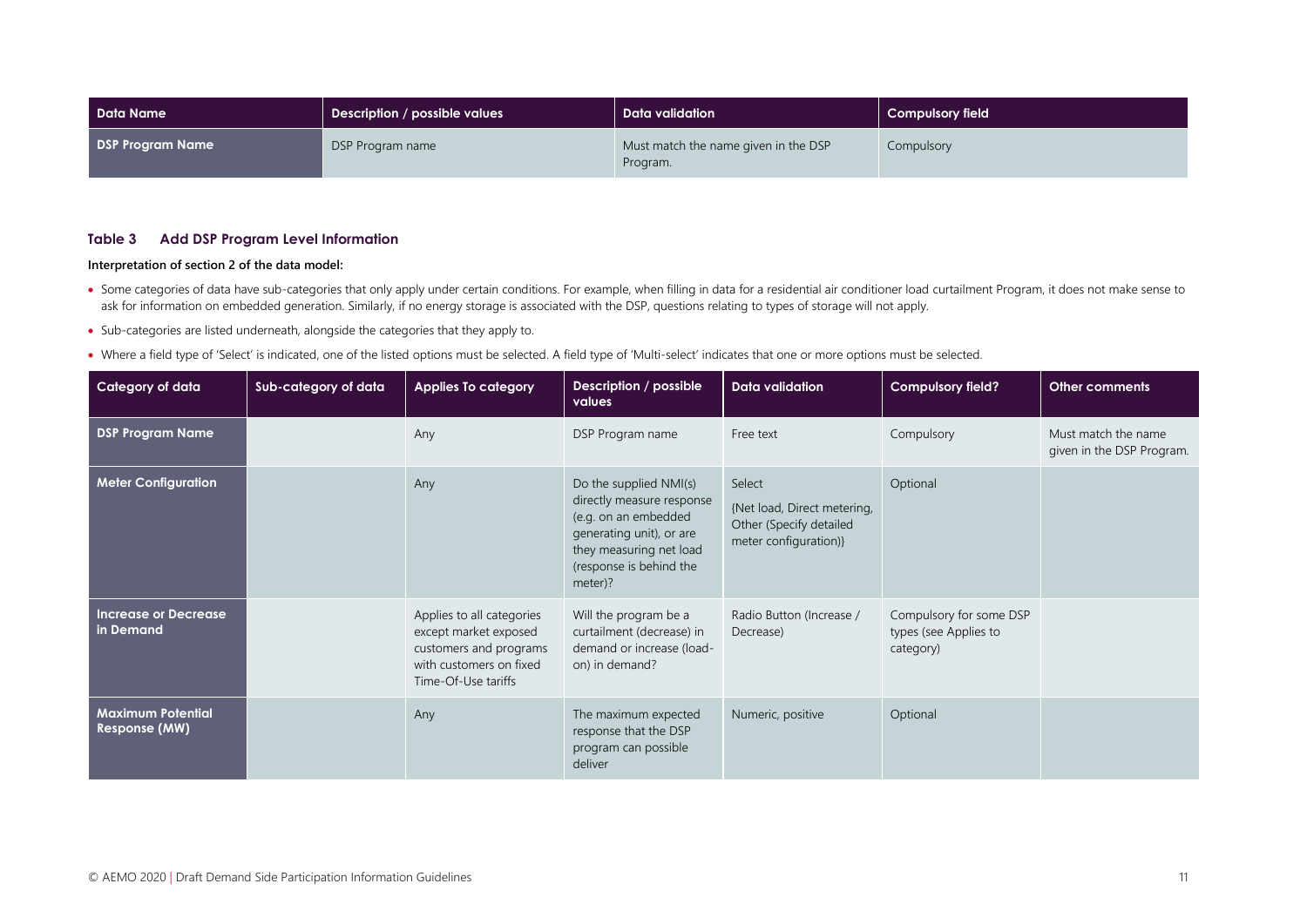| Category of data                             | Sub-category of data | <b>Applies To category</b>                                                      | Description / possible<br>values                                                                                                                                                                                                                                                                                                                               | <b>Data validation</b>                                                                                                                                   | <b>Compulsory field?</b>         | <b>Other comments</b>                                                                                                                                                                                                                                                                              |
|----------------------------------------------|----------------------|---------------------------------------------------------------------------------|----------------------------------------------------------------------------------------------------------------------------------------------------------------------------------------------------------------------------------------------------------------------------------------------------------------------------------------------------------------|----------------------------------------------------------------------------------------------------------------------------------------------------------|----------------------------------|----------------------------------------------------------------------------------------------------------------------------------------------------------------------------------------------------------------------------------------------------------------------------------------------------|
| <b>Firm (or Contracted)</b><br>Response (MW) |                      | Applies to all categories<br>except Connections on<br>fixed time-of-use tariffs | The quaranteed response<br>(or most likely) the DSP<br>program can deliver, or in<br>case of a qualifying<br>contract under RRO, the<br>contracted response.                                                                                                                                                                                                   | Numeric, positive                                                                                                                                        | Compulsory for some DSP<br>types |                                                                                                                                                                                                                                                                                                    |
| Monitoring and<br><b>Activation</b>          |                      | Any                                                                             | Describe the means of<br>supervisory monitoring<br>and/or control of<br>response                                                                                                                                                                                                                                                                               | Multi-select<br>{SCADA, Market interval<br>meter, Non-market<br>interval meter, OpenADR,<br>Internet, Manual (on-site)<br>operation, Other (Specify)}    | Optional                         |                                                                                                                                                                                                                                                                                                    |
| Seasonality                                  |                      | Any                                                                             | Describe any expected<br>variation with season                                                                                                                                                                                                                                                                                                                 | Free text                                                                                                                                                | Optional                         |                                                                                                                                                                                                                                                                                                    |
| <b>Temperature</b><br>restrictions           |                      | Any                                                                             | Describe any limitation on<br>capacity or duty cycle<br>under high temperature<br>conditions                                                                                                                                                                                                                                                                   | Free text                                                                                                                                                | Optional                         | Impact of DSP most<br>critical at times of high<br>network stress, which<br>often coincide with high<br>temperatures.                                                                                                                                                                              |
| <b>Expiry date</b>                           |                      | Any                                                                             | Date contract or Program<br>ends (if applicable).                                                                                                                                                                                                                                                                                                              | Date                                                                                                                                                     | Optional                         |                                                                                                                                                                                                                                                                                                    |
| <b>Historical events</b>                     |                      | Any                                                                             | Complete audit of events,<br>where the Registered<br>Participant has the ability<br>to control or monitor<br>event status. This field<br>only applies to events that<br>occur on an ad-hoc basis,<br>not to those that occur<br>regularly, or those where<br>the response timing is<br>diverse across the<br>population of NMIs within<br>the specific Program | Comma Separated Values<br>(CSV) file<br>{Timestamp, Event status<br>(active/inactive), MW<br>requested (if available),<br>MW observed (if<br>available)} | Optional                         | Programs where load<br>switching occurs on a<br>daily/regular basis, such as<br>hot water load control, are<br>excluded from this<br>category.<br>Additionally, Programs are<br>excluded where event<br>control is diverse such<br>that less than 1MW of<br>response occurs in<br>synchronisation. |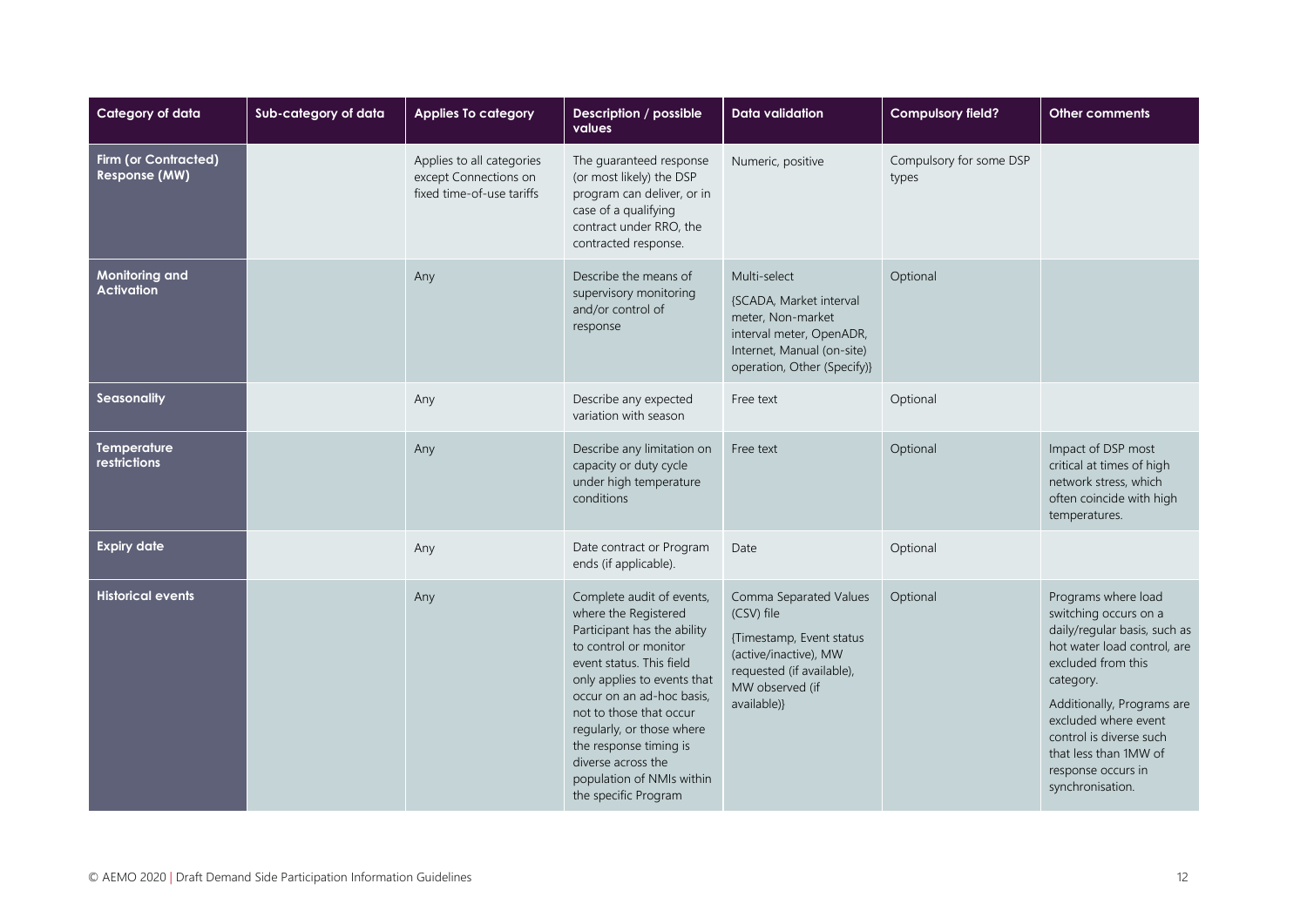| Category of data | Sub-category of data | <b>Applies To category</b>                                  | Description / possible<br>values                                                               | <b>Data validation</b>                                                                                                                       | <b>Compulsory field?</b> | Other comments                                                                                                                                                                                                                                                                                                                                                                                                                                                                                                                                  |
|------------------|----------------------|-------------------------------------------------------------|------------------------------------------------------------------------------------------------|----------------------------------------------------------------------------------------------------------------------------------------------|--------------------------|-------------------------------------------------------------------------------------------------------------------------------------------------------------------------------------------------------------------------------------------------------------------------------------------------------------------------------------------------------------------------------------------------------------------------------------------------------------------------------------------------------------------------------------------------|
|                  |                      |                                                             |                                                                                                |                                                                                                                                              |                          | Timestamped event log<br>preferred (i.e. log on<br>change), interval data of<br>event status also<br>acceptable.<br>Times should be provided<br>in Australian Eastern<br>Standard Time (AEST).<br>Interval timestamps<br>should indicate the end of<br>the period in question.<br>Where the expected/<br>requested MW reduction<br>differs from the<br>observed/metered MW<br>reduction (e.g. in a<br>distributed load control<br>system where some<br>devices may fail to<br>activate), both values may<br>be included as separate<br>columns. |
| <b>DSP Type</b>  | DSP Type             | Any                                                         | Select all the types of DSP<br>resources in this program                                       | Multi-select<br>{Load reduction,<br>Embedded generation,<br>Energy storage, Other<br>(specify)}                                              | Optional                 |                                                                                                                                                                                                                                                                                                                                                                                                                                                                                                                                                 |
|                  | Load Type            | Applies when DSP type<br>="Load Reduction"                  | Select the predominant<br>load type in this program                                            | Select<br>{Residential, Commercial,<br>Industrial, Other (specify)}                                                                          | Optional                 |                                                                                                                                                                                                                                                                                                                                                                                                                                                                                                                                                 |
|                  | ANZSIC               | Applies when Load Type =<br>"Commercial" or<br>"Industrial" | Refer to the Australian<br>Bureau of Statistics for<br>further information<br>regarding ANZSIC | Select ANZSIC division for<br>industrial or commercial<br>{A. Agriculture, B. Mining,<br>C. Manufacturing etc. as<br>per ABS classification} | Optional                 |                                                                                                                                                                                                                                                                                                                                                                                                                                                                                                                                                 |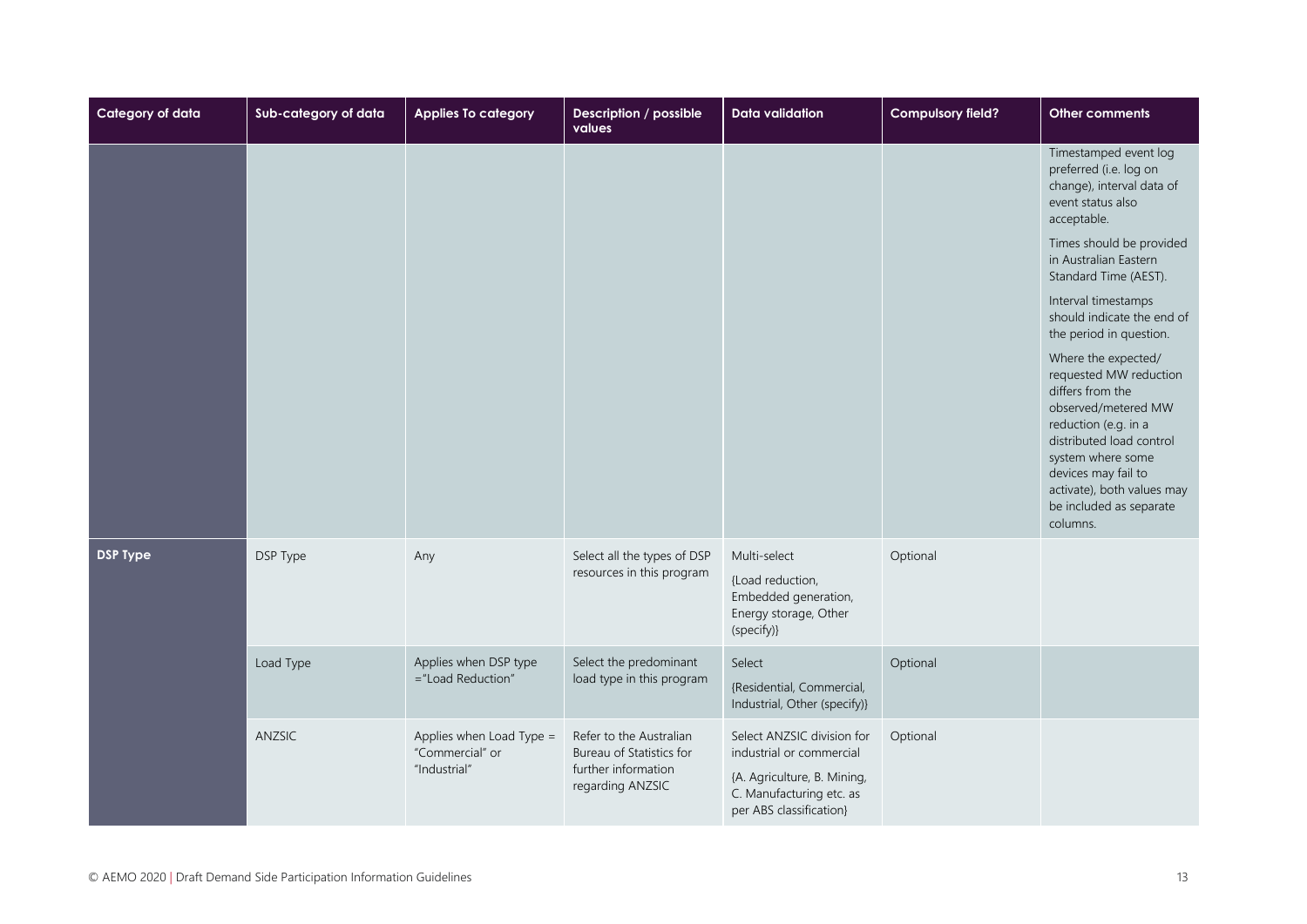| Category of data      | Sub-category of data   | <b>Applies To category</b>                       | Description / possible<br>values                                                                                                                                                                                                           | <b>Data validation</b>                                                                                                      | <b>Compulsory field?</b> | Other comments                                                                                                                                                                                                                                                   |
|-----------------------|------------------------|--------------------------------------------------|--------------------------------------------------------------------------------------------------------------------------------------------------------------------------------------------------------------------------------------------|-----------------------------------------------------------------------------------------------------------------------------|--------------------------|------------------------------------------------------------------------------------------------------------------------------------------------------------------------------------------------------------------------------------------------------------------|
|                       |                        |                                                  | Select the predominant<br>ANZSIC code which<br>represents this program                                                                                                                                                                     |                                                                                                                             |                          |                                                                                                                                                                                                                                                                  |
|                       | <b>Fuel Source</b>     | Applies when DSP type =<br>"Embedded Generation" | Primary Fuel source of the<br>program.                                                                                                                                                                                                     | Select {Renewable/<br>Biomass / Waste, Fossil,<br>Hydro, Geothermal, Solar,<br>Wave, Wind, Tidal,<br>Renewable, Combustion} | Optional                 | When a program has<br>multiple fuel sources,<br>choose the most<br>prominent one                                                                                                                                                                                 |
|                       | Fuel Source Descriptor |                                                  | Descriptor of the primary<br>fuel source                                                                                                                                                                                                   | See the Guide to Demand<br>Side Participation CSV files<br>for a full list of Fuel Source<br>Descriptors.                   | Optional                 | When a program has<br>multiple fuel sources,<br>choose the most<br>prominent one                                                                                                                                                                                 |
| <b>Price Exposure</b> |                        | Any                                              | Wholesale - Response is<br>driven by spot price,<br>either directly or via<br>passthrough/cost sharing<br>contract with retailer<br>Tariff - response driven by<br>price not linked to spot<br>price i.e. set by retailer or<br><b>NSP</b> | Multi-select<br>{Wholesale, Tariff, None,<br>Other (specify)}                                                               | Optional                 |                                                                                                                                                                                                                                                                  |
|                       | Trigger price          | Applies when price<br>exposure = Wholesale       | Spot price at which<br>contract exposes<br>Customer to higher prices<br>(if applicable)                                                                                                                                                    | <b>Numeric</b>                                                                                                              | Optional                 | Contract does not need to<br>expose Customer directly<br>to spot price, e.g. a cap<br>contract where Customer<br>is incentivised to reduce<br>load when spot prices are<br>over a set value. Further<br>detail can be specified as<br>free text where necessary. |
|                       | Trigger price details  |                                                  | Specify any further details<br>relating to the trigger<br>price                                                                                                                                                                            | Free text                                                                                                                   | Optional                 |                                                                                                                                                                                                                                                                  |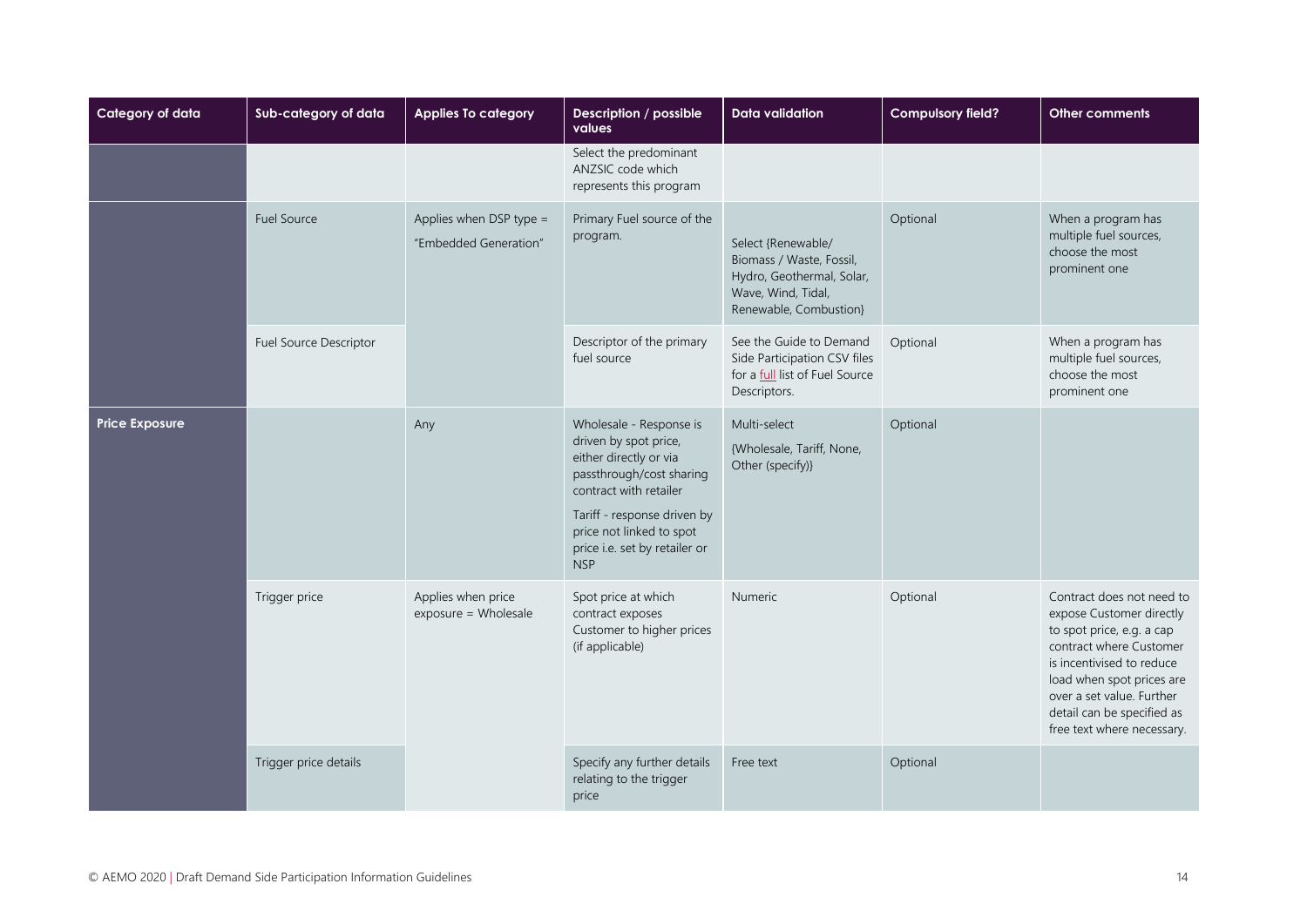| Category of data | Sub-category of data                       | <b>Applies To category</b>                | Description / possible<br>values                                 | <b>Data validation</b>                                                                                                                                                                                                                                                                              | <b>Compulsory field?</b> | Other comments                                                                                                                                                                                                                                      |
|------------------|--------------------------------------------|-------------------------------------------|------------------------------------------------------------------|-----------------------------------------------------------------------------------------------------------------------------------------------------------------------------------------------------------------------------------------------------------------------------------------------------|--------------------------|-----------------------------------------------------------------------------------------------------------------------------------------------------------------------------------------------------------------------------------------------------|
|                  | Tariff type                                | Applies when price<br>$exposure = Tariff$ | Category of tariff, with<br>regards to price seen by<br>Customer | Multi-select {Time-of-use,<br>Critical Peak Day, Other<br>(Specify)}                                                                                                                                                                                                                                | Optional                 |                                                                                                                                                                                                                                                     |
| Response control | Response Control                           | Any                                       | Who controls the<br>response?                                    | Multi-select<br>{Network, Retailer,<br>Aggregator, Customer<br>Direct, Customer<br>Automatic, Other<br>(Specify)}                                                                                                                                                                                   | Optional                 | Choose Customer Direct if<br>manual intervention is<br>required to activate the<br>response.<br>Choose Customer<br>Automatic if the response<br>is activated by a free-<br>running algorithm, e.g. a<br>timer operated hot water<br>storage system. |
|                  | Controller                                 | Any                                       | Provide the name of<br>person/party who controls<br>the response | Free text                                                                                                                                                                                                                                                                                           | Optional                 |                                                                                                                                                                                                                                                     |
|                  | Trigger condition /<br>Algorithm           | Any                                       | What will trigger a<br>response                                  | Multi-select<br>{Network loading<br>conditions, Spot price,<br>Customer cost<br>minimisation, 3rd party<br>price trigger (not related<br>to price customer is<br>exposed to e.g. participant<br>contract position),<br>Provision of ancillary<br>services, Temperature<br>trigger, Other (specify)} | Optional                 | Specific data is required<br>here e.g. exactly what<br>network constraints/limits<br>would cause a response,<br>and any known limitations<br>to the response (such as<br>time of day).                                                              |
|                  | Trigger condition /<br>Algorithm - details | Any                                       | Details of what will trigger<br>a response                       | Free text                                                                                                                                                                                                                                                                                           | Optional                 |                                                                                                                                                                                                                                                     |
|                  | BAU control algorithm                      | Any                                       | What the load or<br>generator does outside of<br>events          | Select<br>{Ad-hoc activity, No<br>operation, Minimise<br>customer energy expense,                                                                                                                                                                                                                   | Optional                 |                                                                                                                                                                                                                                                     |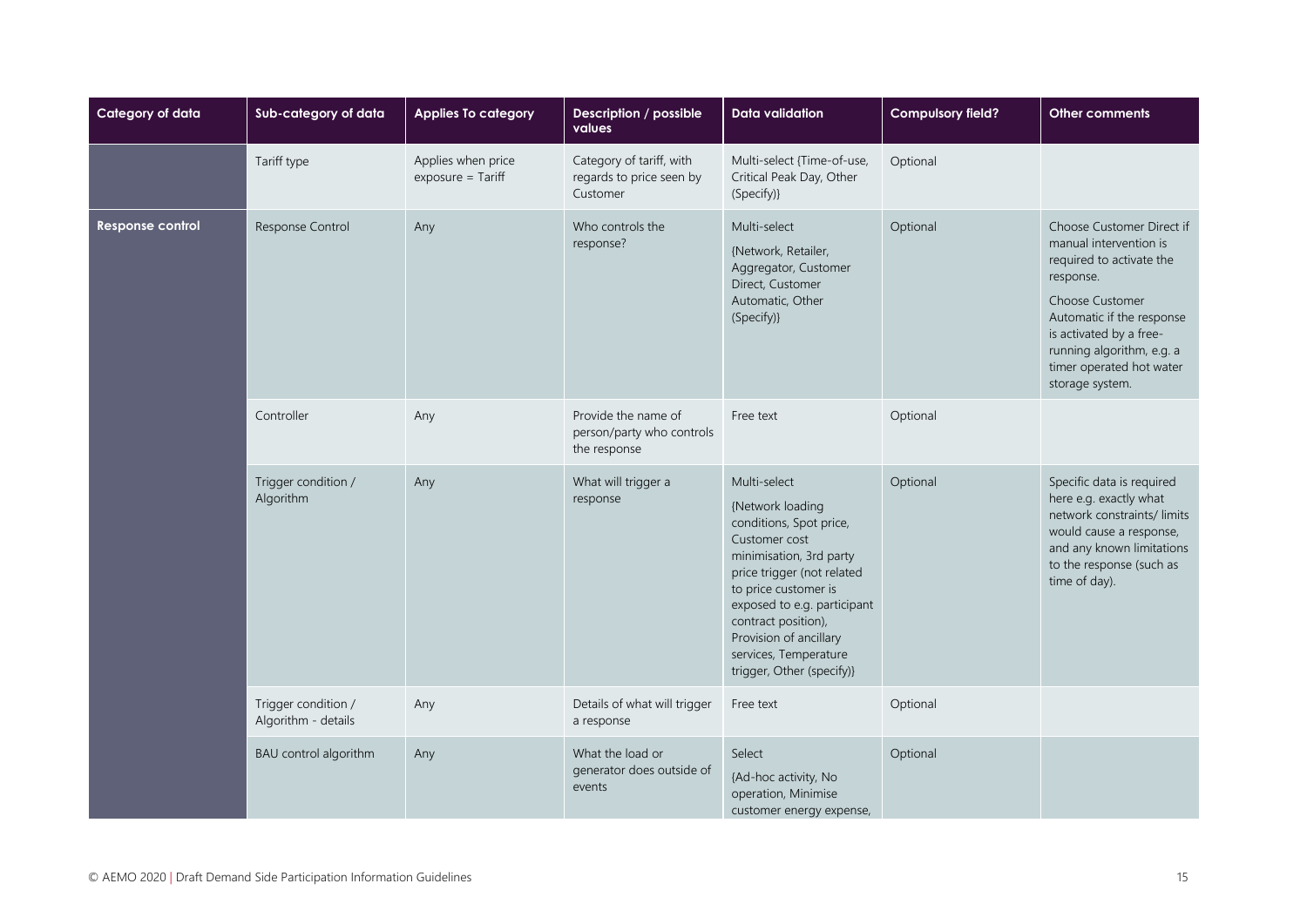| Category of data | Sub-category of data             | <b>Applies To category</b> | Description / possible<br>values                                                                                                                                                                                                                         | <b>Data validation</b>                                      | <b>Compulsory field?</b> | Other comments                                                                        |
|------------------|----------------------------------|----------------------------|----------------------------------------------------------------------------------------------------------------------------------------------------------------------------------------------------------------------------------------------------------|-------------------------------------------------------------|--------------------------|---------------------------------------------------------------------------------------|
|                  |                                  |                            |                                                                                                                                                                                                                                                          | Minimise participant<br>energy expense, Other<br>(Specify)} |                          |                                                                                       |
|                  | BAU control algorithm<br>details | Any                        |                                                                                                                                                                                                                                                          | Free text                                                   | Optional                 |                                                                                       |
|                  | Opt out ability                  | Any                        | Does the Customer have<br>the right to refuse to<br>provide the DSP<br>response? Select True if<br>the Customer has this<br>right, even if they can only<br>refuse to respond a<br>limited number of times.                                              | True/False                                                  | Optional                 | If the Customer is the only<br>party who can control the<br>DSP response, select True |
|                  | Opt out ability details          | Any                        | Provide such details as:<br>how many times can the<br>customer opt out, how<br>many times must the<br>Customer provide their<br>DSP response, if the<br>Customer is the only party<br>who can control the DSP<br>response, or any related<br>information | Free text                                                   | Optional                 |                                                                                       |
|                  | Auditability                     | Any                        | Can the response be<br>audited after (or during)<br>an event? (eg does it have<br>two-way communications<br>or is meter feedback<br>available?)                                                                                                          | True/False                                                  | Optional                 |                                                                                       |
|                  | Auditability details             | Any                        | Provide details how this<br>DSP response can be<br>audited (i.e. the audit<br>mechanism)                                                                                                                                                                 |                                                             | Optional                 |                                                                                       |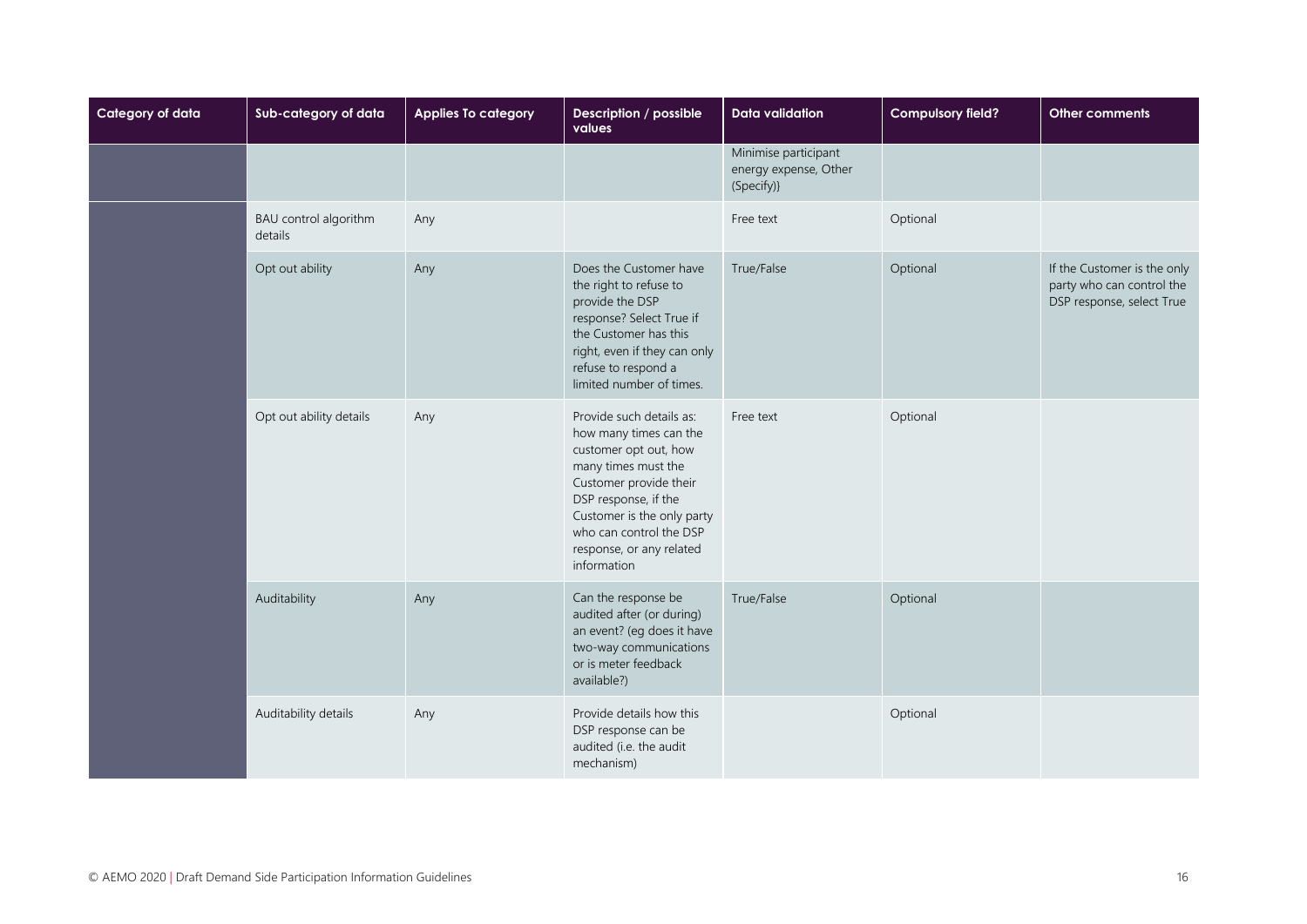| Category of data | Sub-category of data | <b>Applies To category</b> | Description / possible<br>values                                                                                                          | <b>Data validation</b>                        | <b>Compulsory field?</b> | <b>Other comments</b>                                                                                                                                                                         |
|------------------|----------------------|----------------------------|-------------------------------------------------------------------------------------------------------------------------------------------|-----------------------------------------------|--------------------------|-----------------------------------------------------------------------------------------------------------------------------------------------------------------------------------------------|
| Storage          |                      | Any                        | Type of energy storage<br>system installed at the<br>connection                                                                           | Select<br>{None, Battery, Other<br>(specify)} | Optional                 |                                                                                                                                                                                               |
|                  | Capacity (MWh)       | Any                        | MWh of available storage.<br>Number only                                                                                                  | Numeric                                       | Optional                 |                                                                                                                                                                                               |
|                  | Purpose              | Any                        | Why the storage was<br>installed, e.g. backup<br>supply, peak shaving,<br>avoided augmentation,<br>and performance<br>indication metrics? | Free text                                     | Optional                 |                                                                                                                                                                                               |
|                  | Installation Date    | Any                        | Date when the equipment<br>was commissioned                                                                                               | Date                                          | Optional                 | Not applicable for<br>aggregated storage<br>(where the storage<br>devices are distributed<br>across multiple locations<br>on a network, with<br>separate metering points<br>for each device). |
|                  | Export               | Any                        | Is the storage allowed to<br>net export to the grid?                                                                                      | True/False                                    | Optional                 |                                                                                                                                                                                               |
|                  | Inverter             | Any                        | Make and model                                                                                                                            | Free text                                     | Optional                 | Not applicable for<br>aggregated storage<br>(where the storage<br>devices are distributed<br>across multiple locations<br>on a network, with<br>separate metering points<br>for each device). |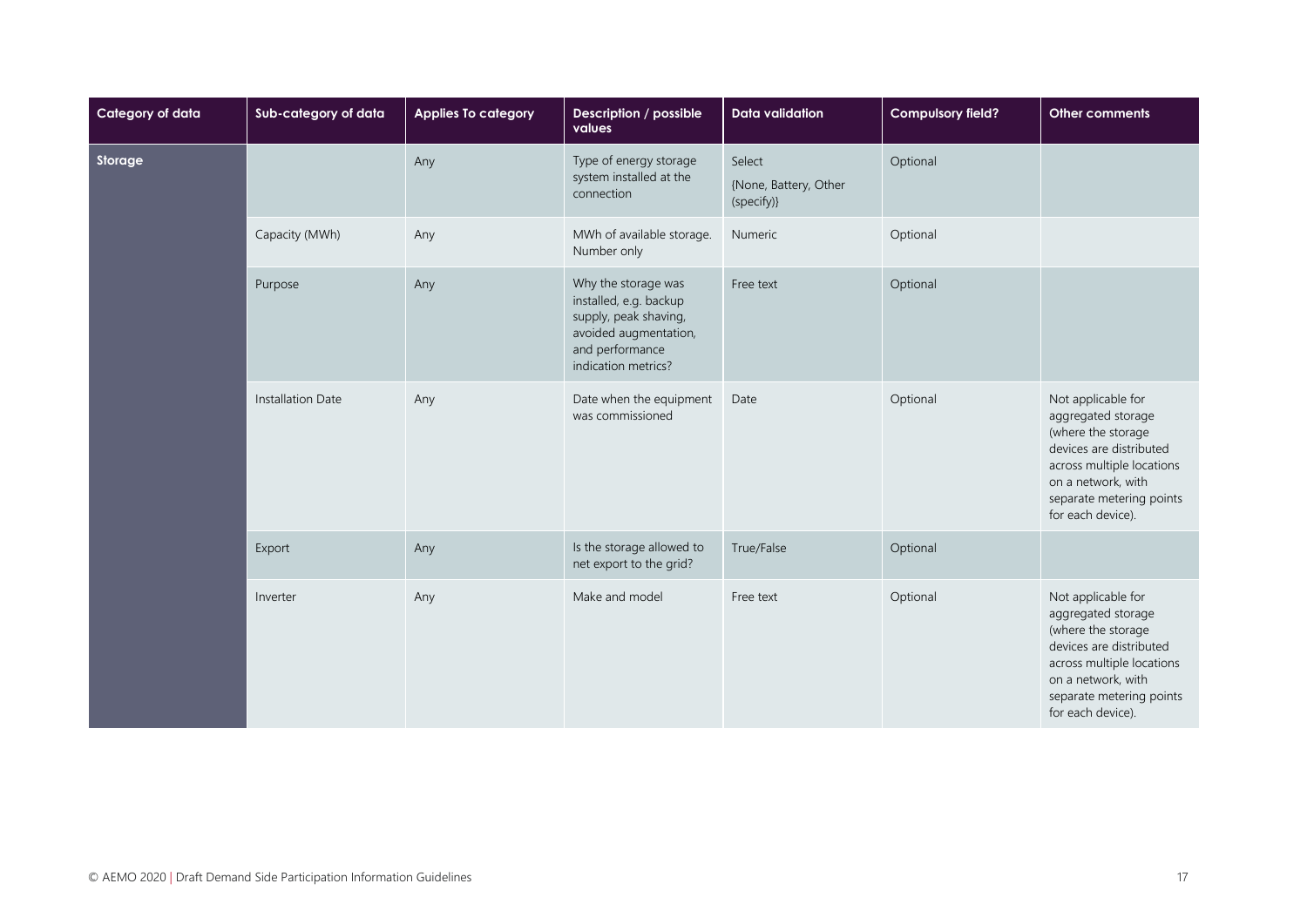#### <span id="page-17-0"></span>**Table 4 Add future DSP Program(s)**

| <b>Field</b>                                                   | <b>Description</b>                                                                                                                                                                                    | Mandatory/optional                                                         | <b>Data Type</b>                   |
|----------------------------------------------------------------|-------------------------------------------------------------------------------------------------------------------------------------------------------------------------------------------------------|----------------------------------------------------------------------------|------------------------------------|
| Name of Future Program                                         | Name of Future Program. Should not be a<br>program that is currently active.                                                                                                                          | Mandatory                                                                  | Free text                          |
| Increase or Decrease in<br><b>Demand</b>                       | Will the program be a curtailment<br>(decrease) in demand or increase (load-on)<br>in demand?                                                                                                         | Mandatory                                                                  | Radio Button (Increase / Decrease) |
| <b>NEM Region</b>                                              | Region that the program operates in.                                                                                                                                                                  | Mandatory                                                                  | SA/VIC/NSW/QLD/TAS                 |
| <b>Expected Start Date</b>                                     | Expected starting date of the program                                                                                                                                                                 | Mandatory when "Firm Response (MW) (Year 1)" > 10MW,<br>Optional otherwise | Date                               |
| <b>Maximum Response (MW)</b><br>$\sqrt{(\gamma e \alpha r)}$   | Best estimate of what maximum response<br>that will be available for the first summer<br>after the DSPI submission.                                                                                   | Optional                                                                   | Numeric Value, positive            |
| <b>Maximum Response (MW)</b><br>$\sqrt{(\gamma e \alpha r^2)}$ | As above, but for second summer.                                                                                                                                                                      | Optional                                                                   | Numeric Value, positive            |
| <b>Maximum Response (MW)</b><br>$\sqrt{(\gamma e \alpha r/3)}$ | As above, but for third summer.                                                                                                                                                                       | Optional                                                                   | Numeric Value, positive            |
| Firm Response (MW) (Year 1)                                    | The quaranteed response (or most likely)<br>the DSP program expected for the first<br>summer after the DSPI submission, or in<br>case of a qualifying contract under RRO, the<br>contracted response. | Mandatory                                                                  | Numeric Value, positive            |
| Firm Response (MW) (Year 2)                                    | As above, but for second summer.                                                                                                                                                                      | Optional                                                                   | Numeric Value, positive            |
| Firm Response (MW) (Year 3)                                    | As above, but for third summer.                                                                                                                                                                       | Optional                                                                   | Numeric Value, positive            |
| <b>Description</b>                                             |                                                                                                                                                                                                       | Optional                                                                   | Free text                          |
| <b>WDR or RRO Qualifying</b><br>Contract                       | Will the DSP Program operate as Wholesale<br>Demand Response (WDR), be a Qualifying<br>Contract under the Retail Reliability<br>Obligation (RRO), or neither?                                         | Mandatory                                                                  | Radio Button (WDR/RRO/NA)          |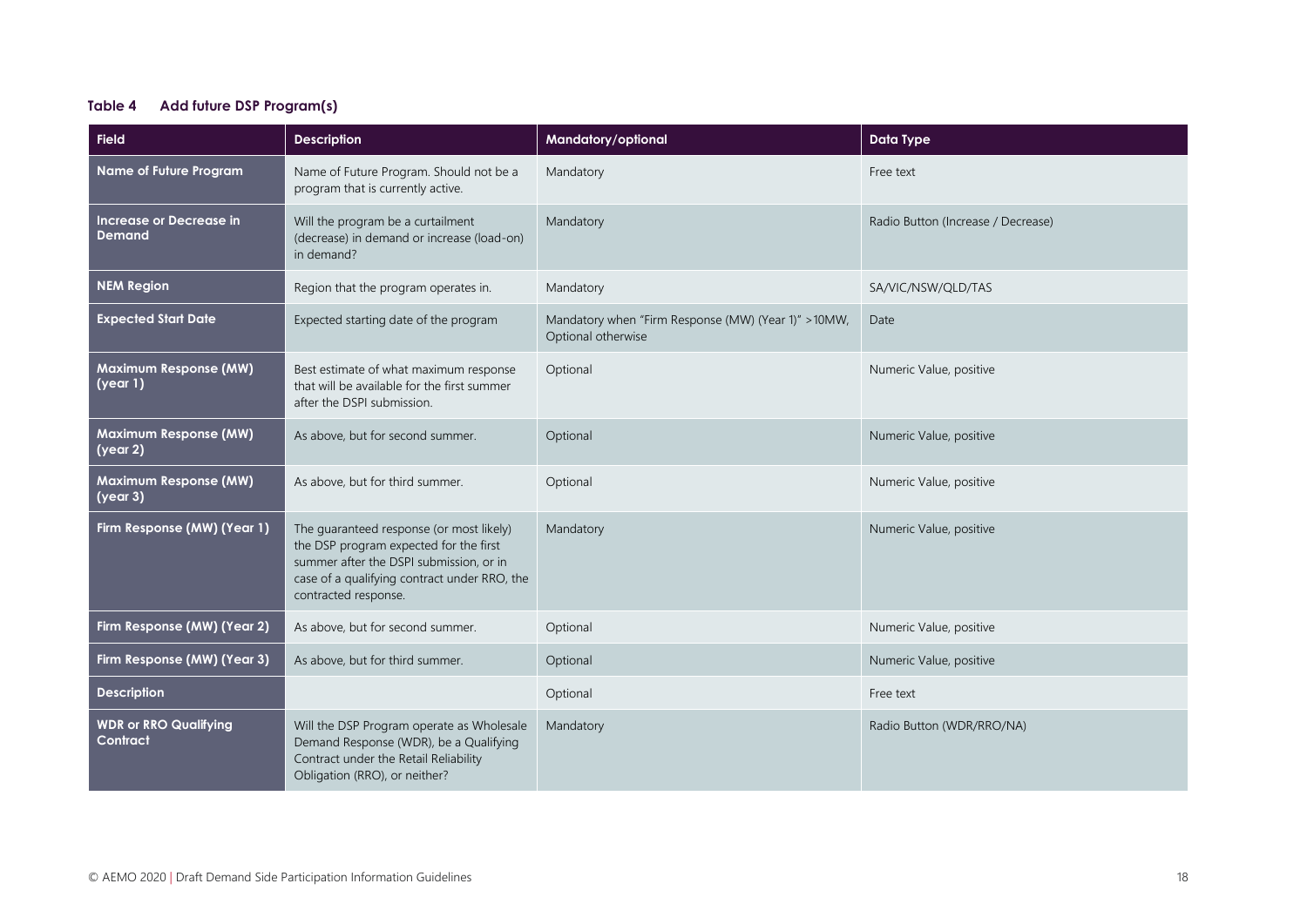#### <span id="page-18-0"></span>**Table 5 Add a change in an existing DSP Program(s)**

| <b>Field</b>                                       | <b>Description</b>                                                                                                                                                                                    | Mandatory/Optional | <b>Data Type</b>                   |
|----------------------------------------------------|-------------------------------------------------------------------------------------------------------------------------------------------------------------------------------------------------------|--------------------|------------------------------------|
| <b>Name of Existing Program</b>                    | What is the name of the program expected<br>to change? Should match an existing DSP<br>program in the submission                                                                                      | Mandatory          | Free text                          |
| Increase or Decrease in<br><b>Demand</b>           | Will the program be a curtailment<br>(decrease) in demand or increase (load-on)<br>in demand?                                                                                                         | Mandatory          | Radio Button (Increase / Decrease) |
| <b>NEM Region</b>                                  | Region that the program operates in.                                                                                                                                                                  | Mandatory          | SA/VIC/NSW/QLD/TAS                 |
| <b>Expected Start Date</b>                         | Expected date of change to program                                                                                                                                                                    | Optional           | Date                               |
| <b>Change in Maximum</b><br>Response (MW) (year 1) | Best estimate of what maximum response<br>that will be available for the first summer<br>after the DSPI submission.                                                                                   | Optional           | Numeric Value, positive            |
| <b>Change in Maximum</b><br>Response (MW) (year 2) | As above, but for second summer.                                                                                                                                                                      | Optional           | Numeric Value, positive            |
| <b>Change in Maximum</b><br>Response (MW) (year 3) | As above, but for third summer.                                                                                                                                                                       | Optional           | Numeric Value, positive            |
| Change in Firm Response<br>(MW) (Year 1)           | The guaranteed response (or most likely)<br>the DSP program expected for the first<br>summer after the DSPI submission, or in<br>case of a qualifying contract under RRO, the<br>contracted response. | Mandatory          | Numeric Value, positive            |
| <b>Change in Firm Response</b><br>(MW) (Year 2)    | As above, but for second summer.                                                                                                                                                                      | Optional           | Numeric Value, positive            |
| Change in Firm Response<br>(MW) (Year 3)           | As above, but for third summer.                                                                                                                                                                       | Optional           | Numeric Value, positive            |
| <b>Description</b>                                 |                                                                                                                                                                                                       | Optional           | Free text                          |
| <b>WDR or RRO Qualifying</b><br>Contract           | Will the DSP Program operate as Wholesale<br>Demand Response (WDR), be a Qualifying<br>Contract under the Retail Reliability<br>Obligation (RRO), or neither?                                         | Mandatory          | Radio Button (WDR/RRO/NA)          |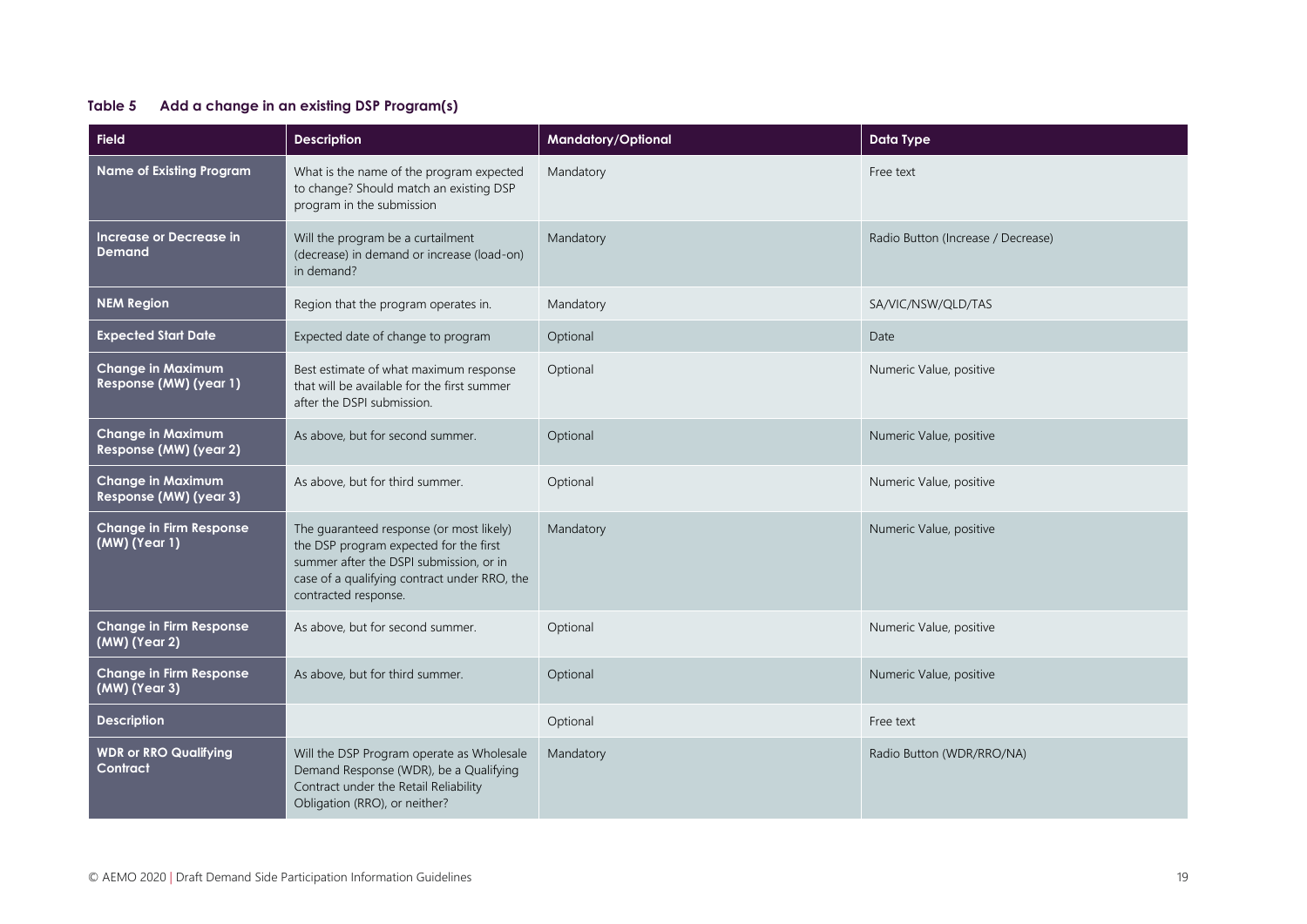#### <span id="page-19-0"></span>**Table 6 Add alerts List**

| Field              | <b>Description</b>                                                                                                                                                                                                                                                                                                                                                                     | <b>Mandatory/Optional</b> | Data Type |
|--------------------|----------------------------------------------------------------------------------------------------------------------------------------------------------------------------------------------------------------------------------------------------------------------------------------------------------------------------------------------------------------------------------------|---------------------------|-----------|
| <b>Alerts List</b> | Detailed information on any electronic distribution lists<br>used by the Registered Participant to disseminate pricing<br>information to assist Customers to determine whether to<br>reduce demand, including how this information is<br>distributed and how AEMO could opt in to each such list.<br>This does not include sales/marketing lists used to<br>promote pricing plans etc. | Optional                  | Free text |

#### <span id="page-19-1"></span>**Table 7 Add contact details**

| <b>Field</b>                     | <b>Description</b>                 | Mandatory/Optional | Data Type     |
|----------------------------------|------------------------------------|--------------------|---------------|
| Name of contact 1                | Name of Primary contact            | Mandatory          | Free text     |
| <b>Position of contact 1</b>     | Position of Primary contact        | Mandatory          | Free text     |
| <b>Phone Number of contact 1</b> | Phone Number of Primary contact    | Mandatory          | Numeric value |
| <b>Email of contact 1</b>        | Email Address of Primary contact   | Mandatory          | Valid Email   |
| Name of contact 2                | Name of Secondary contact          | Mandatory          | Free text     |
| <b>Position of contact 2</b>     | Position of Secondary contact      | Mandatory          | Free text     |
| <b>Phone Number of contact 2</b> | Phone Number of Secondary contact  | Mandatory          | Numeric value |
| <b>Email of contact 2</b>        | Email Address of Secondary contact | Mandatory          | Valid Email   |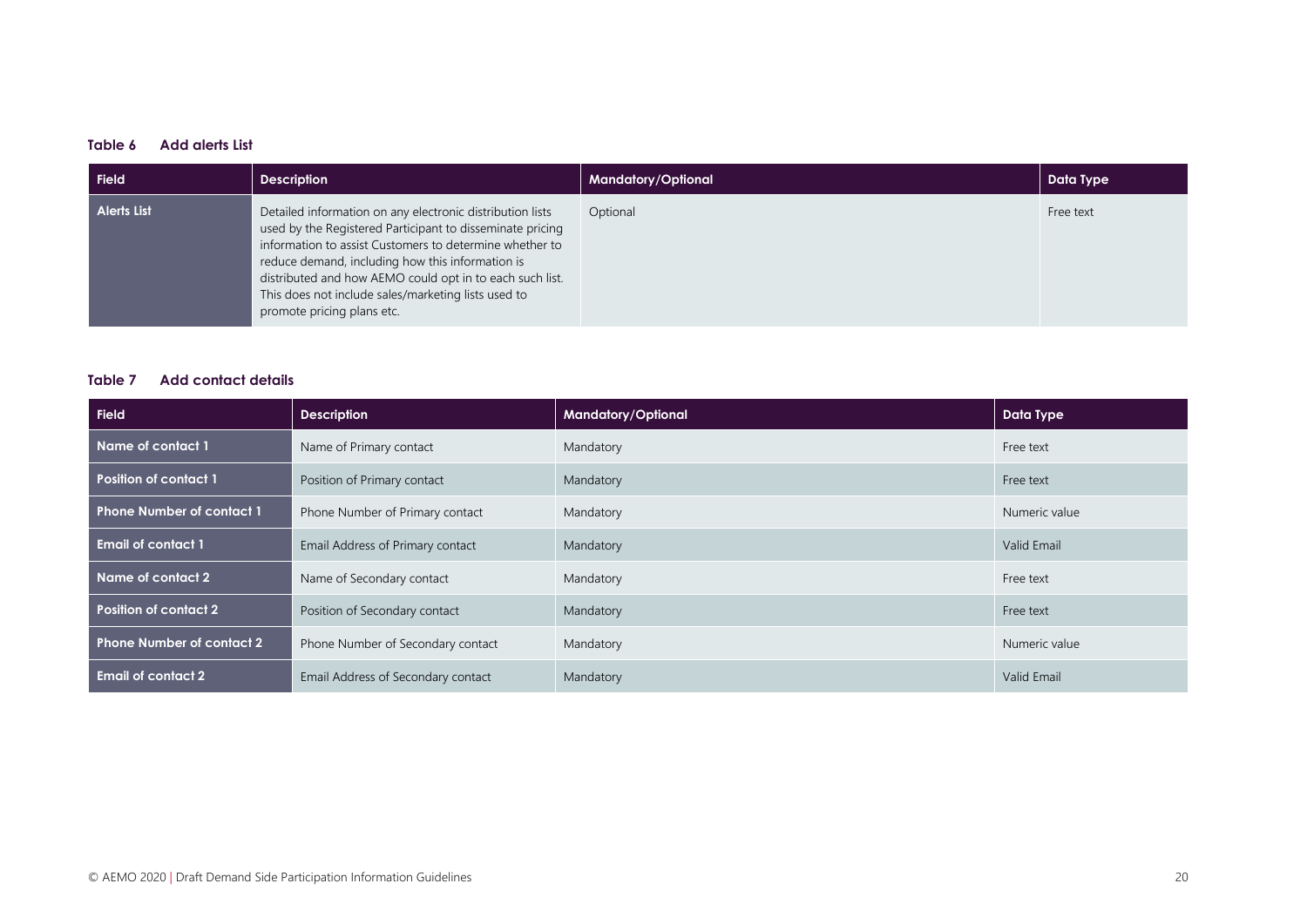# **Appendix B: Example submissions**

#### **Example: Distribution Network Service Provider**

The following example shows how a DNSP might complete the data request. In this example, the DNSP has a large number of residential customers with hot water load activated by ripple control, and also engages a third party aggregator to manage a group of distributed battery storage systems to shift load from the evening peak back toward the afternoon. Items are shown as N/A when they do not apply – in the example below, the hot water load control Program does not include any embedded generation, so the question on fuel source is excluded.

In this example, the participant would create two DSP Programs as shown below, uploading the NMIs and program level information for each program. Then they would submit any future or changes in existing programs, Alert Lists and contact information once per submission.

#### **Table 8 DSP Program 1**

<span id="page-20-0"></span>

| Data name                                           | <b>Example Data</b>                      |
|-----------------------------------------------------|------------------------------------------|
| Category                                            | Connections with network-controlled load |
| <b>Name</b>                                         | Hot water load control                   |
| Region                                              | <b>VIC</b>                               |
| DSP Program is expected to fall under WDR in future | $\mathbb N$                              |
| DSP Program is under a qualifying RRO contract      | $\mathbb N$                              |

#### **Table 9 DSP Program 1 NMI List**

| <b>Data Name</b>        | Description / possible values |
|-------------------------|-------------------------------|
| <b>NMI</b>              | 1234567890                    |
|                         | 2345678901                    |
|                         | 3456789012                    |
| <b>DSP Program Name</b> | Hot water load control        |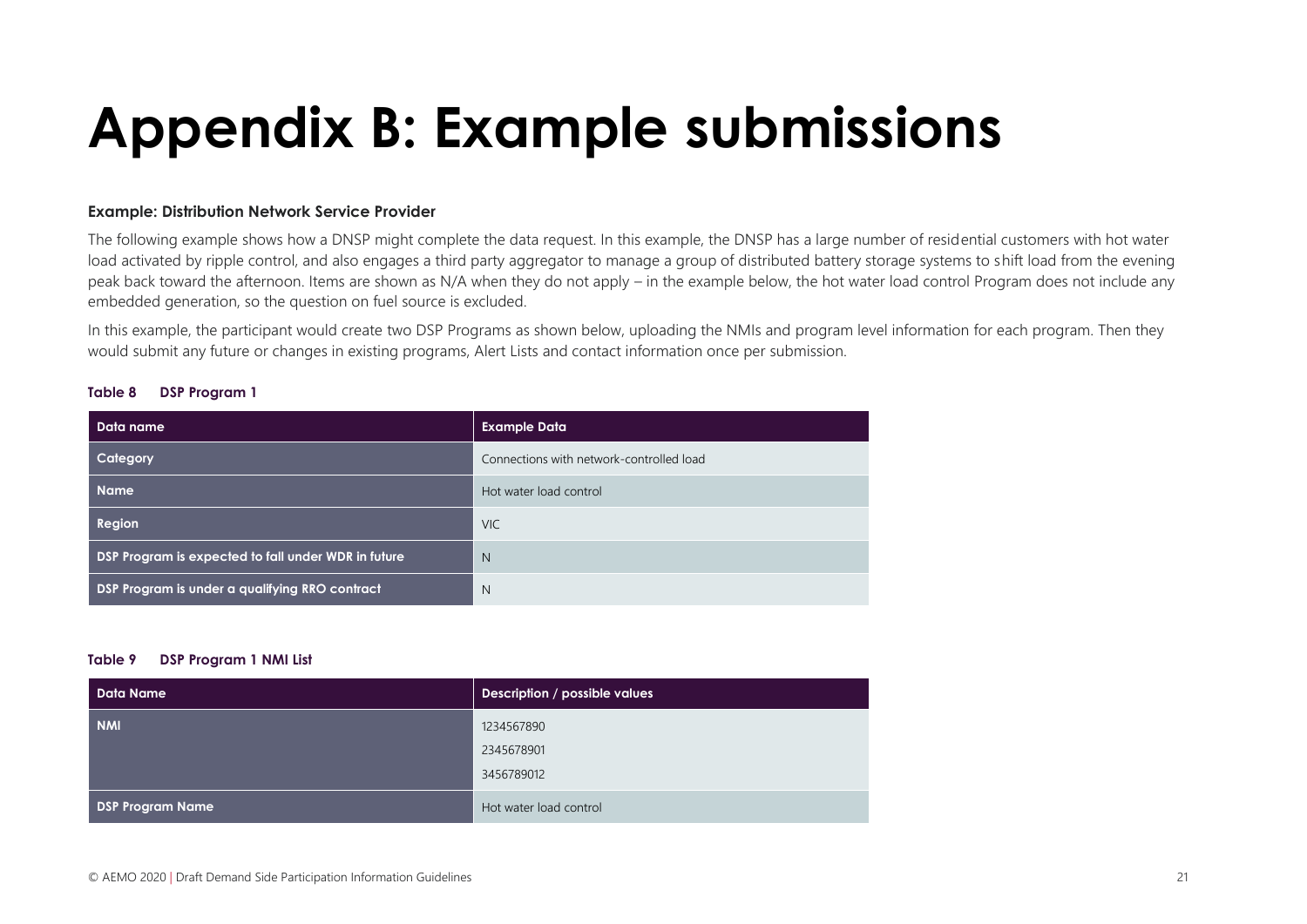#### **Table 10 DSP Program 1 Information**

| <b>Category of Data</b>                | Sub-category of data   | <b>Example Data</b>                          |
|----------------------------------------|------------------------|----------------------------------------------|
| <b>DSP Program Name</b>                |                        | Hot water load control                       |
| <b>Meter Configuration</b>             |                        | Net load                                     |
| <b>Maximum Potential Response (MW)</b> |                        | 88                                           |
| Firm (Or Contracted) Response (MW)     |                        | 80                                           |
| <b>Monitoring and Activation</b>       |                        | Market interval meter                        |
| Seasonality                            |                        | Program only operates November through April |
| <b>Temperature restrictions</b>        |                        | None                                         |
| <b>Expiry date</b>                     |                        | Ongoing                                      |
| <b>Historical events</b>               |                        |                                              |
| <b>DSP Type</b>                        | DSP Type               | Load reduction                               |
|                                        | Load Type              | Residential                                  |
|                                        | Load type ANZSIC       |                                              |
|                                        | Fuel Source            | N/A                                          |
|                                        | Fuel Source Descriptor | N/A                                          |
| <b>Price Exposure</b>                  |                        | None                                         |
|                                        | Trigger price          | N/A                                          |
|                                        | Trigger price details  | N/A                                          |
|                                        | Tariff type            | N/A                                          |
| <b>Response control</b>                | Response Control       | Network                                      |
|                                        | Controller             | ExampleDNSP                                  |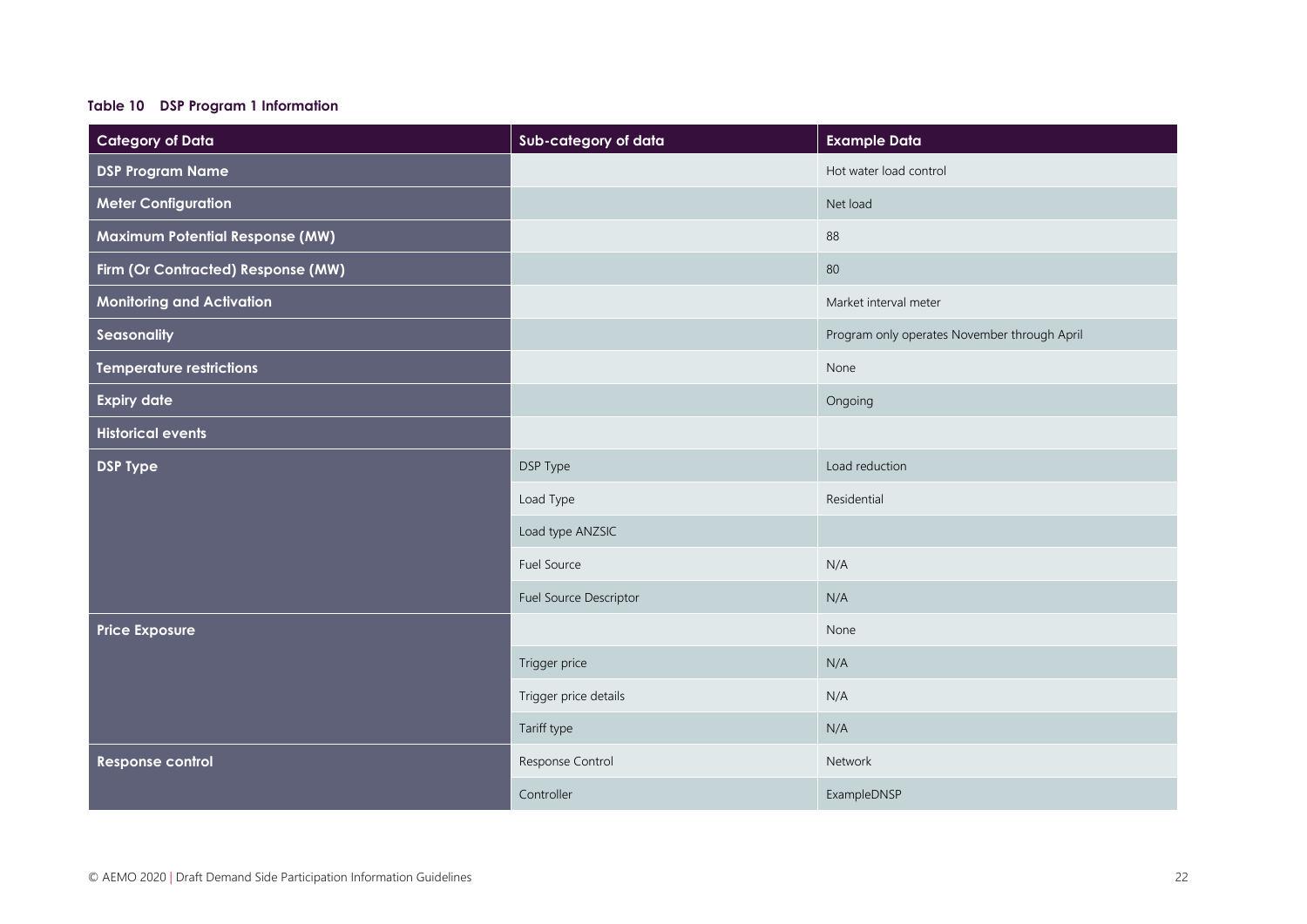| <b>Category of Data</b> | Sub-category of data                    | <b>Example Data</b>                                                                                                                                                                                                                                                                      |
|-------------------------|-----------------------------------------|------------------------------------------------------------------------------------------------------------------------------------------------------------------------------------------------------------------------------------------------------------------------------------------|
|                         | Trigger condition / Algorithm           | Network loading conditions                                                                                                                                                                                                                                                               |
|                         | Trigger condition / Algorithm - details | Peak demand at zone substations ABC and XYZ is reduced by<br>disabling hot water load during the evening peak. Trigger times<br>vary, but in general load is switched off between 5.00pm and<br>9.00pm only if demand at 4:59pm exceeds 70% of each zone<br>substation's maximum rating. |
|                         | BAU control algorithm                   | Ad-hoc activity                                                                                                                                                                                                                                                                          |
|                         | BAU control algorithm details           |                                                                                                                                                                                                                                                                                          |
|                         | Opt out ability                         | False                                                                                                                                                                                                                                                                                    |
|                         | Opt out ability details                 |                                                                                                                                                                                                                                                                                          |
|                         | Auditability                            | True                                                                                                                                                                                                                                                                                     |
|                         | Auditability details                    | Interval metering installed at terminal stations serving the above<br>listed NMIs allows total MW of load<br>shed to be estimated.                                                                                                                                                       |
| Storage                 |                                         | N/A                                                                                                                                                                                                                                                                                      |
|                         | Capacity (MWh)                          | N/A                                                                                                                                                                                                                                                                                      |
|                         | Purpose                                 | N/A                                                                                                                                                                                                                                                                                      |
|                         | <b>Installation Date</b>                | N/A                                                                                                                                                                                                                                                                                      |
|                         | Export                                  | N/A                                                                                                                                                                                                                                                                                      |
|                         | Inverter                                | N/A                                                                                                                                                                                                                                                                                      |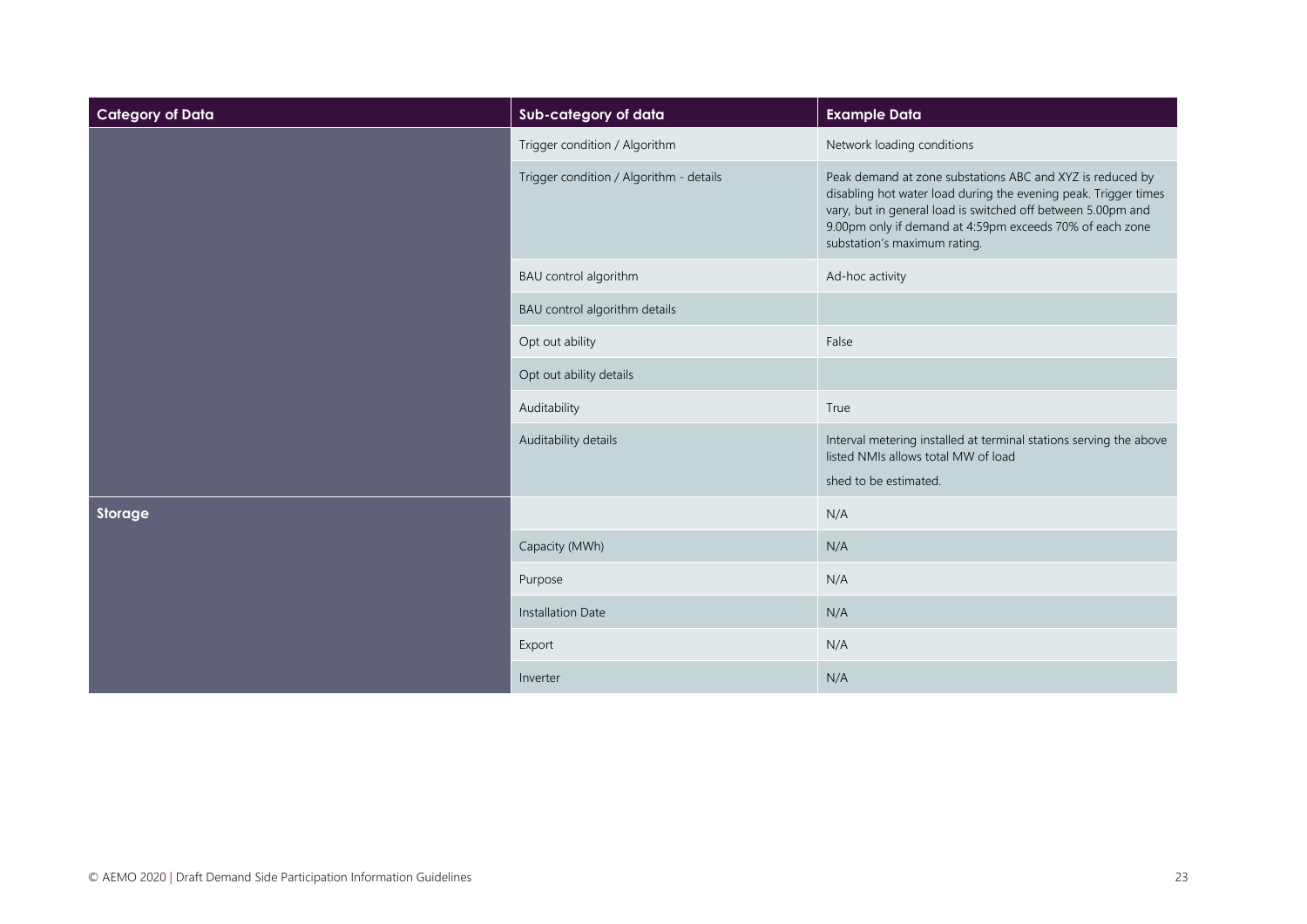#### **Table 11 DSP Program 2**

| Data name                                           | <b>Example Data</b>         |
|-----------------------------------------------------|-----------------------------|
| Category                                            | <b>Energy Storage</b>       |
| <b>Name</b>                                         | CBD battery storage Program |
| Region                                              | <b>VIC</b>                  |
| DSP Program is expected to fall under WDR in future | N                           |
| DSP Program is under a qualifying RRO contract      | N                           |

#### **Table 12 DSP Program 2 NMI List**

| Data Name               | Description / possible values |
|-------------------------|-------------------------------|
| <b>NMI</b>              | 4567890123                    |
|                         | 5678901234                    |
| <b>DSP Program Name</b> | CBD battery storage Program   |

#### **Table 13 DSP Program 2 Information**

| <b>Category of Data</b>                | Sub-category of data | <b>Example Data</b>         |
|----------------------------------------|----------------------|-----------------------------|
| <b>DSP Program Name</b>                |                      | CBD battery storage Program |
| <b>Meter Configuration</b>             |                      | Net load                    |
| <b>Maximum Potential Response (MW)</b> |                      |                             |
| Firm (Or Contracted) Response (MW)     |                      |                             |
| <b>Monitoring and Activation</b>       |                      | OpenADR                     |
| <b>Seasonality</b>                     |                      | None                        |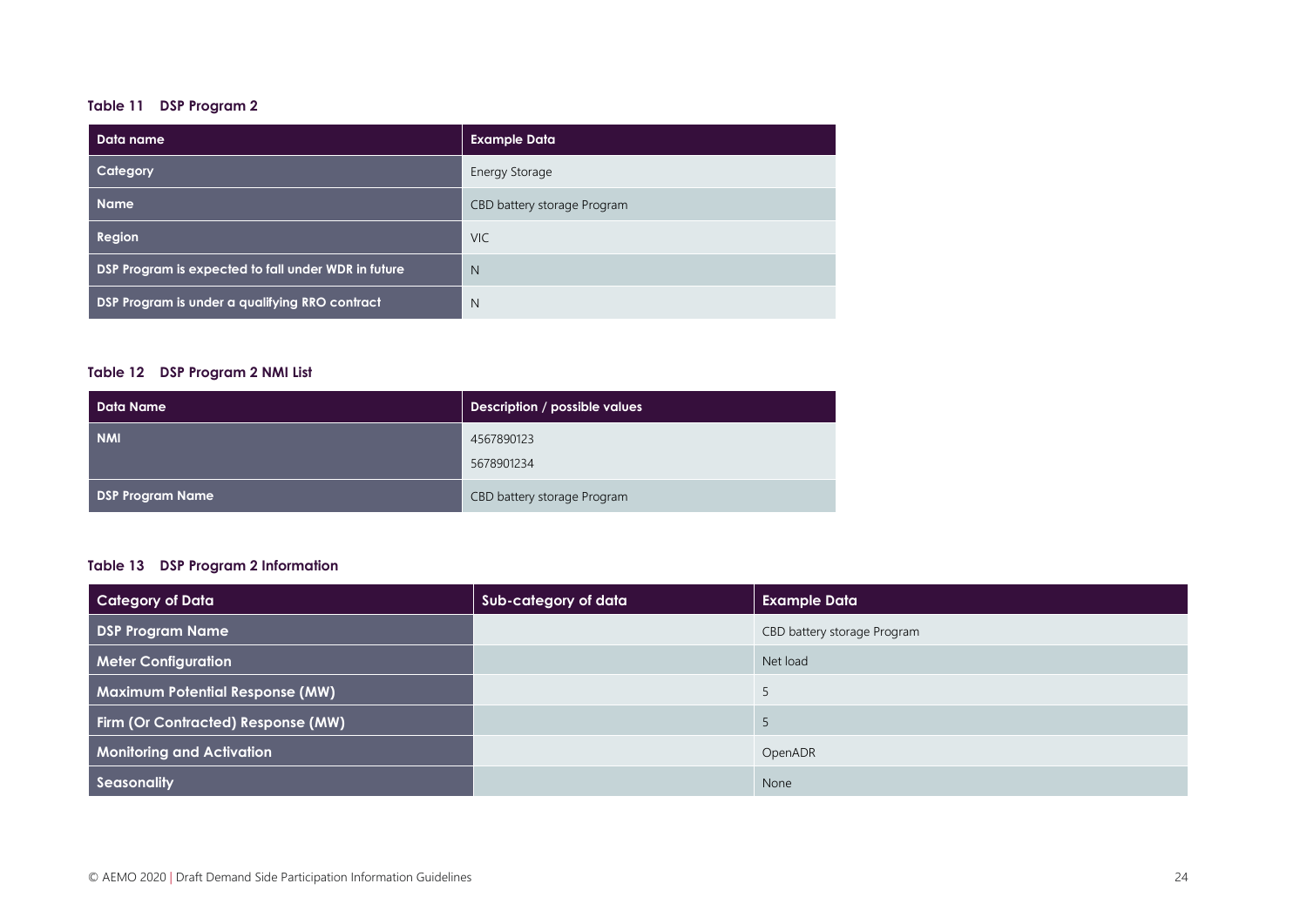| <b>Category of Data</b>         | Sub-category of data                    | <b>Example Data</b>                                                                                                                    |
|---------------------------------|-----------------------------------------|----------------------------------------------------------------------------------------------------------------------------------------|
| <b>Temperature restrictions</b> |                                         | Discharge limited to 80% rated capacity when ambient temperature exceeds<br>40 degrees C                                               |
| <b>Expiry date</b>              |                                         | Contract expires July 2022                                                                                                             |
| <b>Historical events</b>        |                                         | Timestamp, Event Status, MW requested, MW observed<br>2018-01-22 17:32:01, Active, 5, 4.5<br>2018-01-22 18:51:30, Inactive, 0, 0. etc. |
| <b>DSP Type</b>                 | DSP Type                                | Energy Storage                                                                                                                         |
|                                 | Load Type                               | N/A                                                                                                                                    |
|                                 | Load type ANZSIC                        | N/A                                                                                                                                    |
|                                 | <b>Fuel Source</b>                      | N/A                                                                                                                                    |
|                                 | Fuel Source Descriptor                  | N/A                                                                                                                                    |
| <b>Price Exposure</b>           |                                         | None                                                                                                                                   |
|                                 | Trigger price                           | N/A                                                                                                                                    |
|                                 | Trigger price details                   | N/A                                                                                                                                    |
|                                 | Tariff type                             | N/A                                                                                                                                    |
| Response control                | Response Control                        | Aggregator                                                                                                                             |
|                                 | Controller                              | Example DSP Aggregator                                                                                                                 |
|                                 | Trigger condition / Algorithm           | Network loading conditions                                                                                                             |
|                                 | Trigger condition / Algorithm - details | Can be activated up to 10 times per year to manage peak demand at terminal<br>station XYZ.                                             |
|                                 | BAU control algorithm                   | Minimise customer energy expense                                                                                                       |
|                                 | BAU control algorithm details           |                                                                                                                                        |
|                                 | Opt out ability                         | True                                                                                                                                   |
|                                 | Opt out ability details                 | Customer can opt out of one event per year without incurring penalty                                                                   |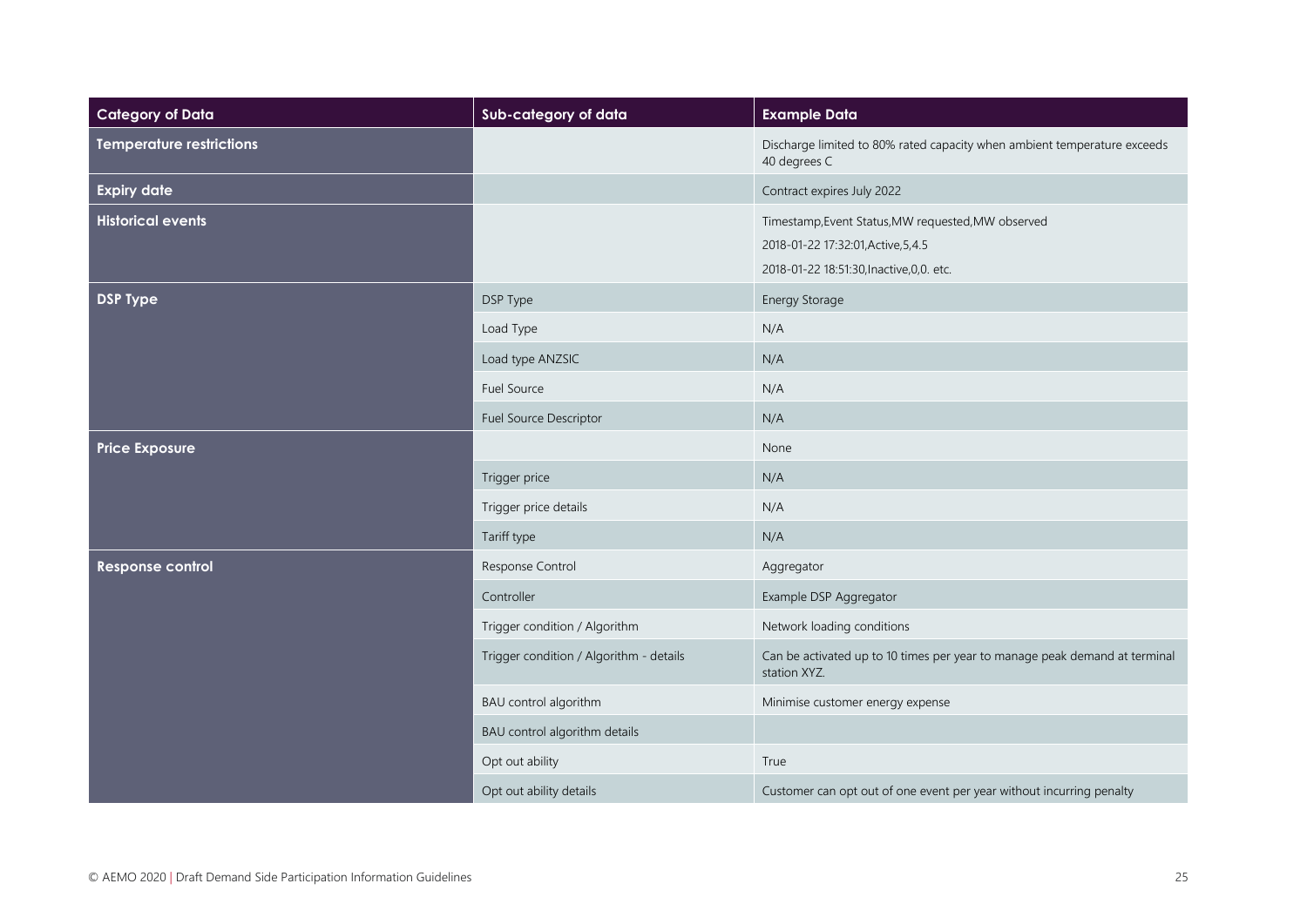| Category of Data | Sub-category of data | <b>Example Data</b>                                                                    |
|------------------|----------------------|----------------------------------------------------------------------------------------|
|                  | Auditability         | True                                                                                   |
|                  | Auditability details | Aggregator has two-way communication with each battery.                                |
| Storage          |                      | Battery                                                                                |
|                  | Capacity (MWh)       | 10                                                                                     |
|                  | Purpose              | Customers minimise their energy expense, assisted by annual payment from<br>aggregator |
|                  | Installation Date    | N/A                                                                                    |
|                  | Export               | True                                                                                   |
|                  | Inverter             | N/A                                                                                    |

#### **Table 14 Add a change in an existing DSP Program(s)**

| <b>Field</b>                             | <b>Example Data</b>    |
|------------------------------------------|------------------------|
| <b>Name of Existing Program</b>          | Ripple Control Program |
| Increase or Decrease in Demand           | Increase               |
| <b>NEM Region</b>                        | <b>VIC</b>             |
| <b>Expected Start Date</b>               | 1 November 2020        |
| Change in Maximum Response (MW) (year 1) | $\overline{c}$         |
| Change in Maximum Response (MW) (year 2) |                        |
| Change in Maximum Response (MW) (year 3) |                        |
| Change in Firm Response (MW) (Year 1)    | $\overline{2}$         |
| Change in Firm Response (MW) (Year 2)    |                        |
| Change in Firm Response (MW) (Year 3)    |                        |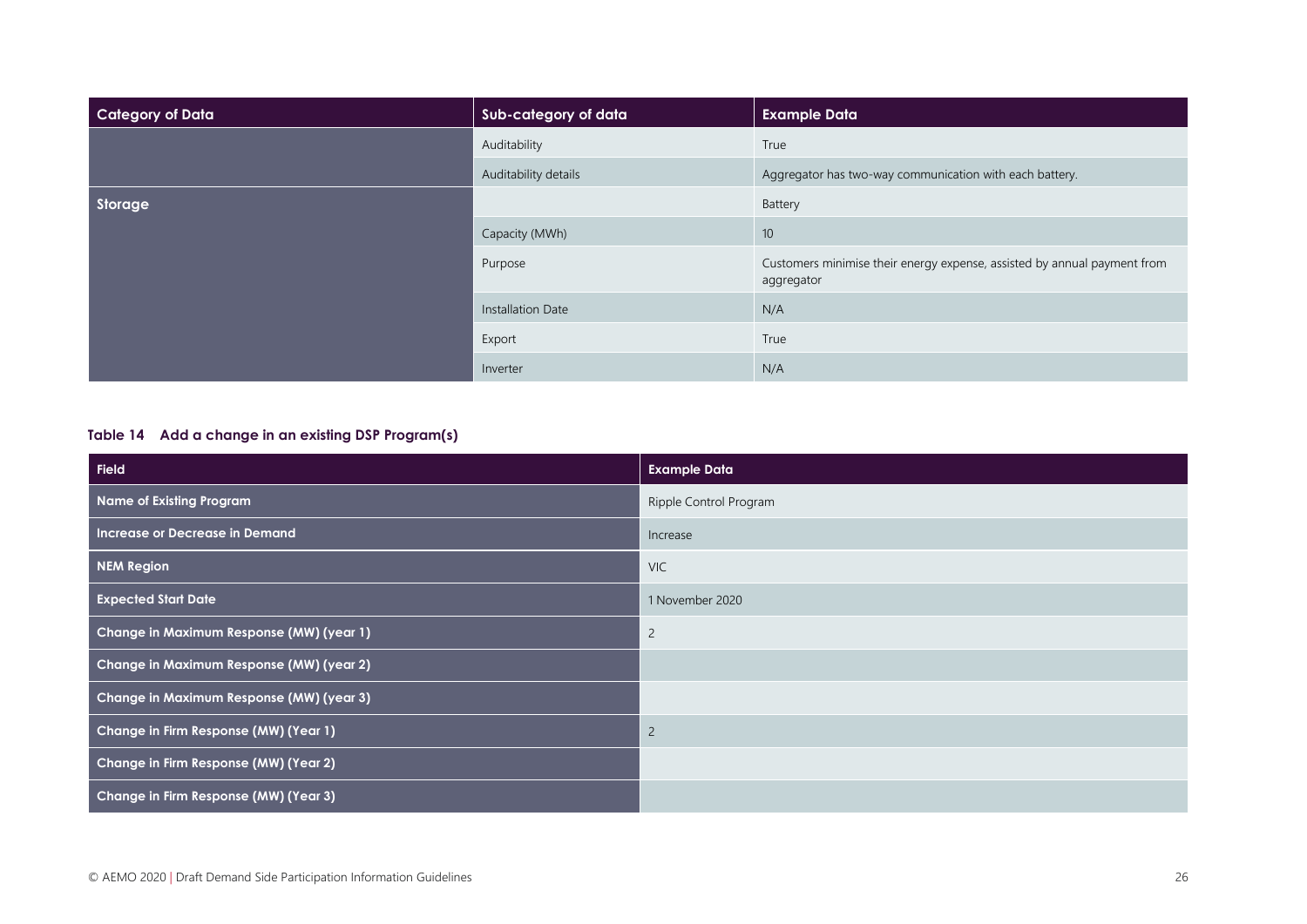| Field                                 | Example Data                                                                                                                                                                                |
|---------------------------------------|---------------------------------------------------------------------------------------------------------------------------------------------------------------------------------------------|
| <b>Description</b>                    | We plan to expand our ripple control Program to cover air conditioning units by November 2020.<br>We estimate 2000 Connections will participate in the new Program over the 2020/21 summer. |
| <b>WDR or RRO Qualifying Contract</b> | <b>Neither</b>                                                                                                                                                                              |

#### **Table 15 Add a Future DSP Program**

| <b>Field</b>                          | <b>Example Data</b>                                                                                                                                                                              |
|---------------------------------------|--------------------------------------------------------------------------------------------------------------------------------------------------------------------------------------------------|
| Name of Future Program                | XYZ Battery                                                                                                                                                                                      |
| Increase or Decrease in Demand        | Decrease                                                                                                                                                                                         |
| <b>NEM Region</b>                     | <b>NSW</b>                                                                                                                                                                                       |
| <b>Expected Start Date</b>            | 1 January 2022                                                                                                                                                                                   |
| Maximum Response (MW) (year 1)        | $\overline{c}$                                                                                                                                                                                   |
| Maximum Response (MW) (year 2)        |                                                                                                                                                                                                  |
| Maximum Response (MW) (year 3)        |                                                                                                                                                                                                  |
| Firm Response (MW) (Year 1)           | $\overline{2}$                                                                                                                                                                                   |
| Firm Response (MW) (Year 2)           |                                                                                                                                                                                                  |
| Firm Response (MW) (Year 3)           |                                                                                                                                                                                                  |
| <b>Description</b>                    | We will be installing a 2MW, 5MWh battery at XYZ terminal station to provide backup for feeder ABC<br>and to allow us to defer augmentation of the number 1 transformer by reducing peak demand. |
| <b>WDR or RRO Qualifying Contract</b> | Neither                                                                                                                                                                                          |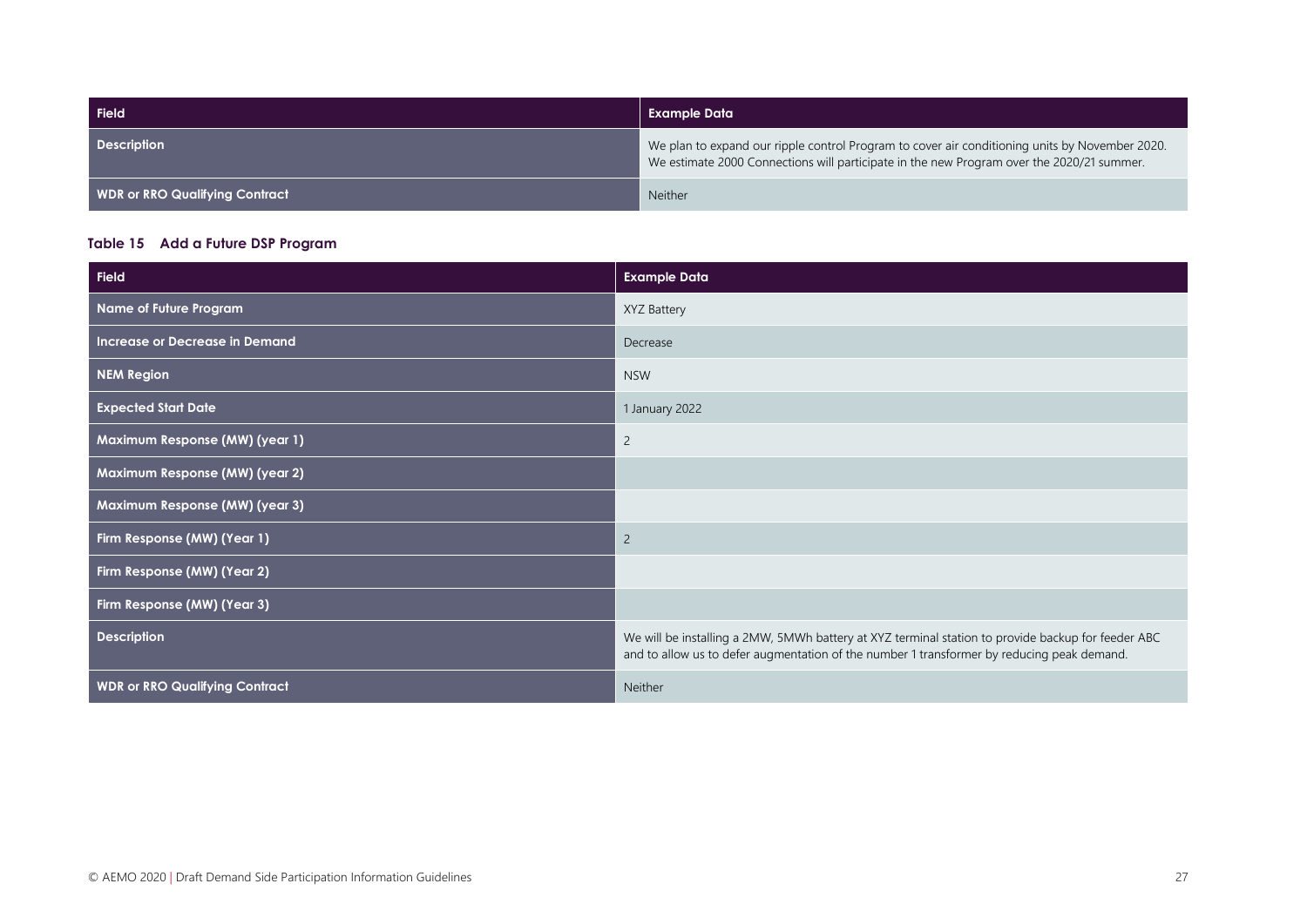#### **Table 16 Add Alert Lists**

| Field              | <b>Example Data</b>                                                                                                                                    |
|--------------------|--------------------------------------------------------------------------------------------------------------------------------------------------------|
| <b>Alerts List</b> | Email list used to alert customers on critical peak pricing tariffs about upcoming peak days. AEMO can opt in by contacting alerts@examplednsp.com.au. |

#### **Table 17 Add contact details**

| <b>Field</b>                     | <b>Description</b>        |
|----------------------------------|---------------------------|
| Name of contact 1                | John Smith                |
| <b>Position of contact 1</b>     | <b>Head of Operations</b> |
| <b>Phone Number of contact 1</b> | 0111 111 111              |
| <b>Email of contact 1</b>        | jsmith@dnsp.com.au        |
| Name of contact 2                | Robert Smith              |
| <b>Position of contact 2</b>     | <b>Regulatory Analyst</b> |
| <b>Phone Number of contact 2</b> | 0111 111 111              |
| <b>Email of contact 2</b>        | rsmith@dnsp.com.au        |

#### **Example: Retailer**

The following example shows how a retailer might complete the data request. In this example, the retailer has a contract with a large industrial customer that partially exposes the customer to the spot price. The retailer also has a number of commercial customers on time-of-use tariffs and is running a pilot program where 500 residential customers with battery storage systems agree to let the retailer control their batteries to limit its exposure to high summer spot prices.

In this example, the participant would create three DSP Programs as shown below, uploading the NMIs and program level information for each program. Then they would submit any future or changes in existing programs, Alert Lists and contact information once per submission.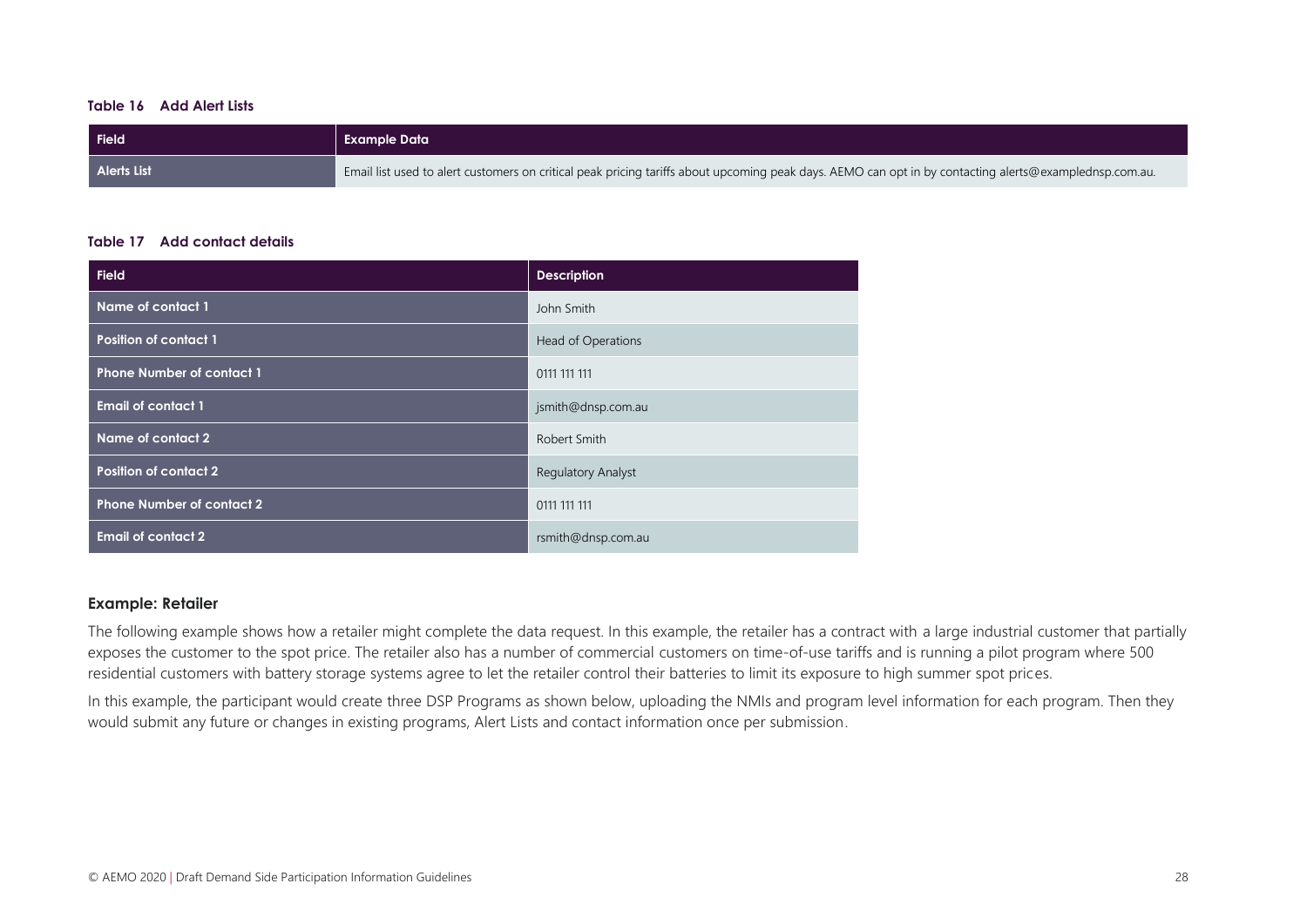#### **Table 18 DSP Program 1**

| Data name                                           | <b>Example Data</b>        |
|-----------------------------------------------------|----------------------------|
| Category                                            | Market exposed connections |
| <b>Name</b>                                         | Example Facility Ltd.      |
| Region                                              | <b>VIC</b>                 |
| DSP Program is expected to fall under WDR in future | N                          |
| DSP Program is under a qualifying RRO contract      | N                          |

#### **Table 19 DSP Program 1 NMI List**

| <b>Data Name</b>        | Description / possible values |
|-------------------------|-------------------------------|
| <b>NMI</b>              | 1234567890                    |
|                         | 2345678901                    |
| <b>DSP Program Name</b> | Example Facility Ltd.         |

#### **Table 20 DSP Program 1 Information**

| <b>Category of Data</b>                | Sub-category of data | <b>Example Data</b>   |
|----------------------------------------|----------------------|-----------------------|
| <b>DSP Program Name</b>                |                      | Example Facility Ltd  |
| <b>Meter Configuration</b>             |                      | Net load              |
| <b>Maximum Potential Response (MW)</b> |                      | 100                   |
| Firm (Or Contracted) Response (MW)     |                      | 100                   |
| <b>Monitoring and Activation</b>       |                      | Market interval meter |
| Seasonality                            |                      | None                  |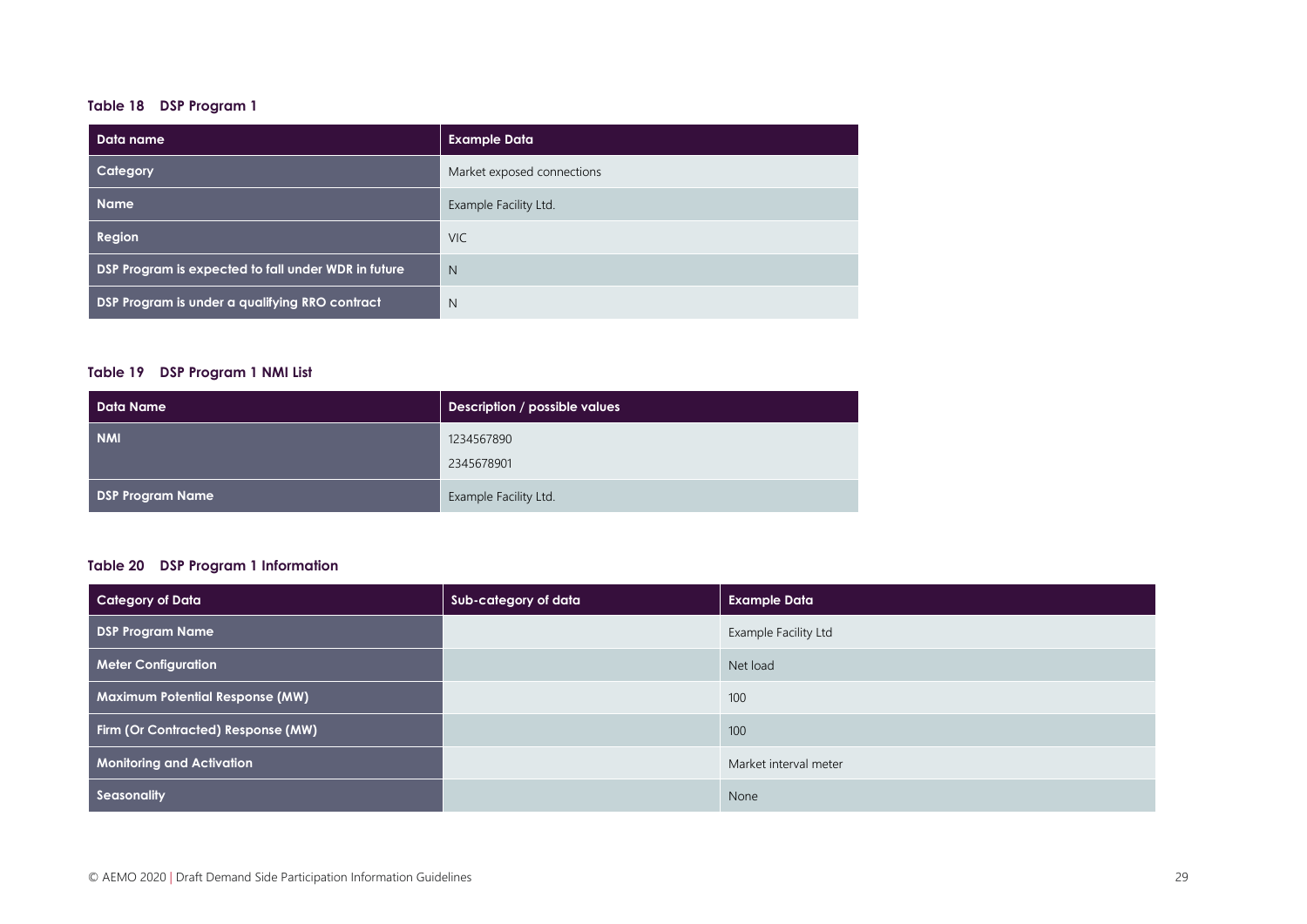| <b>Category of Data</b>         | Sub-category of data                    | <b>Example Data</b>                                                                                                                   |
|---------------------------------|-----------------------------------------|---------------------------------------------------------------------------------------------------------------------------------------|
| <b>Temperature restrictions</b> |                                         | None                                                                                                                                  |
| <b>Expiry date</b>              |                                         | N/A                                                                                                                                   |
| <b>Historical events</b>        |                                         | Timestamp, Event Status, MW requested, MW observed<br>2018-01-22 17:32:01, Active, 5, 4.5<br>2018-01-22 18:51:30, Inactive, 0, 0 etc. |
| <b>DSP Type</b>                 | DSP Type                                | Load Reduction, Embedded Generation                                                                                                   |
|                                 | Load Type                               | Industrial C. Manufacturing                                                                                                           |
|                                 | Load type ANZSIC                        |                                                                                                                                       |
|                                 | Fuel Source                             | Fossil                                                                                                                                |
|                                 | Fuel Source Descriptor                  | Diesel                                                                                                                                |
| <b>Price Exposure</b>           |                                         | Wholesale                                                                                                                             |
|                                 | Trigger price                           | \$300                                                                                                                                 |
|                                 | Trigger price details                   |                                                                                                                                       |
|                                 | Tariff type                             | N/A                                                                                                                                   |
| Response control                | Response Control                        | <b>Customer Direct</b>                                                                                                                |
|                                 | Controller                              | Example Facility Ltd.                                                                                                                 |
|                                 | Trigger condition / Algorithm           | Spot Price                                                                                                                            |
|                                 | Trigger condition / Algorithm - details |                                                                                                                                       |
|                                 | BAU control algorithm                   | Ad-hoc Activity                                                                                                                       |
|                                 | BAU control algorithm details           |                                                                                                                                       |
|                                 | Opt out ability                         | False                                                                                                                                 |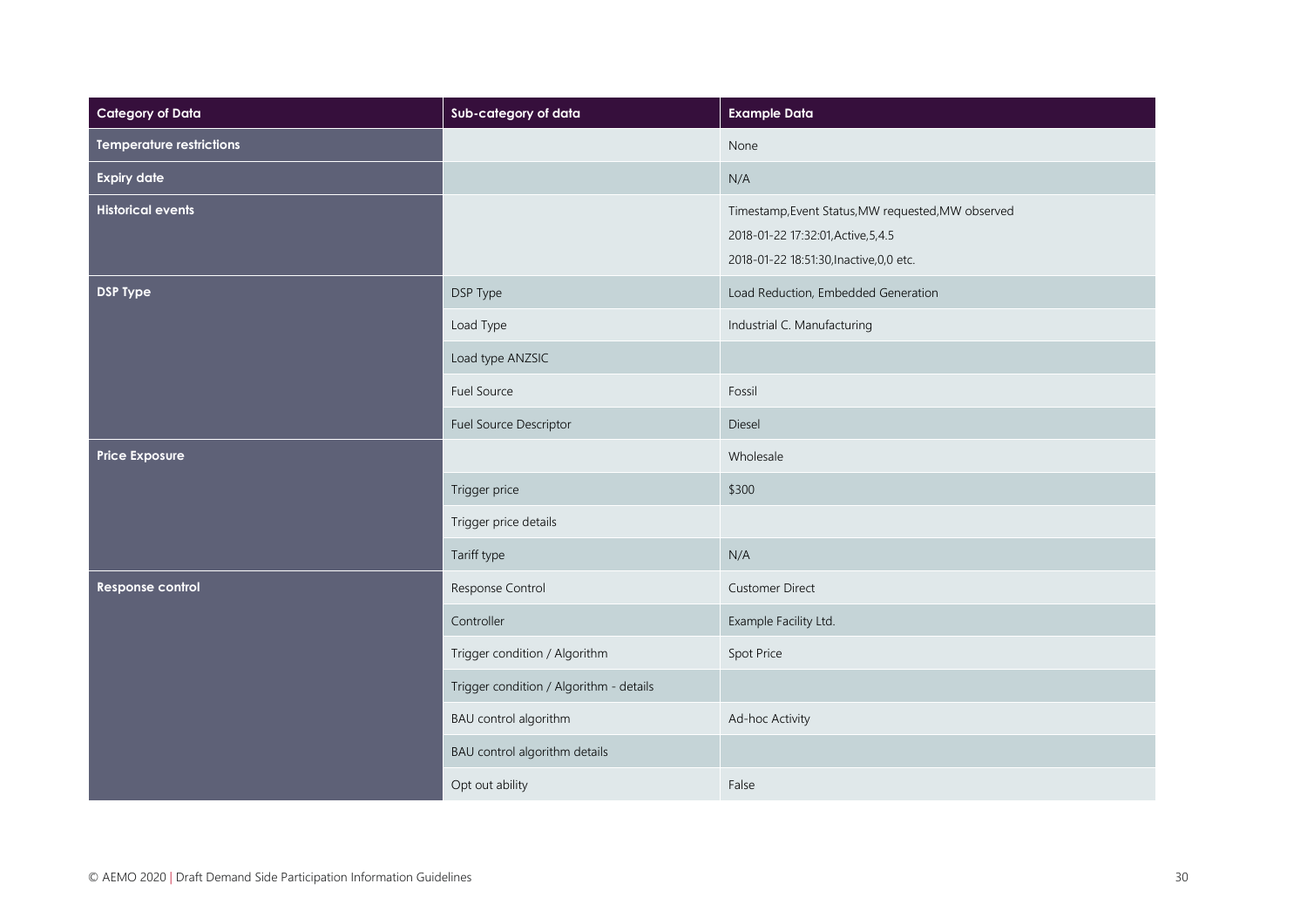| <b>Category of Data</b> | Sub-category of data    | <b>Example Data</b>       |
|-------------------------|-------------------------|---------------------------|
|                         | Opt out ability details |                           |
|                         | Auditability            | True                      |
|                         | Auditability details    | Interval meters installed |
| Storage                 |                         | N/A                       |
|                         | Capacity (MWh)          | N/A                       |
|                         | Purpose                 | N/A                       |
|                         | Installation Date       | N/A                       |
|                         | Export                  | N/A                       |
|                         | Inverter                | N/A                       |

#### **Table 21 DSP Program 2**

| Data name                                           | <b>Example Data</b>              |
|-----------------------------------------------------|----------------------------------|
| Category                                            | Connections with energy storage  |
| <b>Name</b>                                         | Inner West battery storage trial |
| Region                                              | <b>VIC</b>                       |
| DSP Program is expected to fall under WDR in future | N                                |
| DSP Program is under a qualifying RRO contract      | N                                |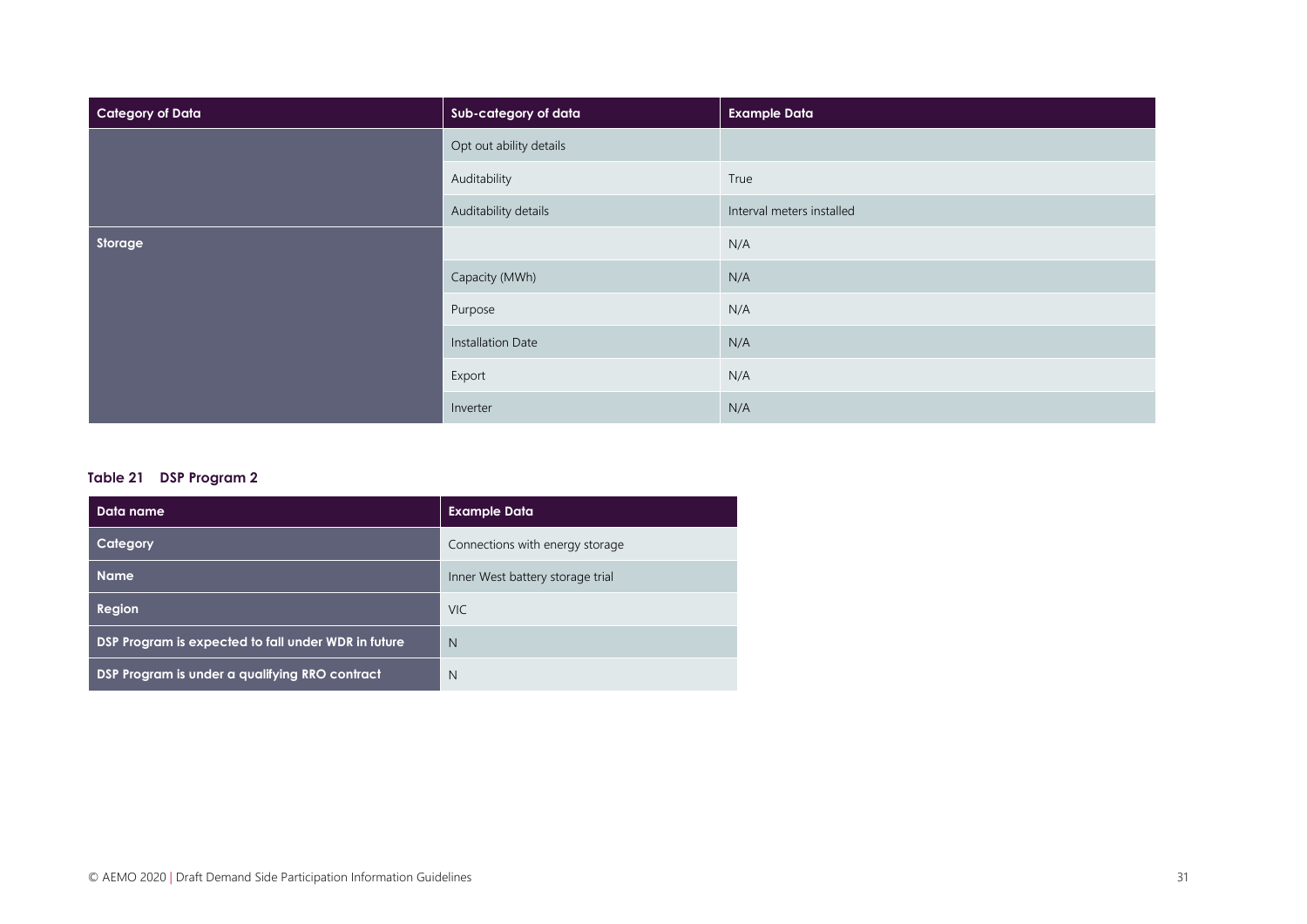#### **Table 22 DSP Program 2 NMI List**

| Data Name               | Description / possible values    |
|-------------------------|----------------------------------|
| <b>NMI</b>              | 4567890123                       |
|                         | 5678901234                       |
| <b>DSP Program Name</b> | Inner West battery storage trial |

#### **Table 23 DSP Program 2 Information**

| <b>Field</b>                           | Description / possible values                                                                                                           |
|----------------------------------------|-----------------------------------------------------------------------------------------------------------------------------------------|
| <b>DSP Program Name</b>                | Inner West battery storage trial                                                                                                        |
| <b>Meter Configuration</b>             | Net load                                                                                                                                |
| <b>Maximum Potential Response (MW)</b> | 1.7                                                                                                                                     |
| Firm (Or Contracted) Response (MW)     | 1.7                                                                                                                                     |
| <b>Monitoring and Activation</b>       | Other - Proprietary 3G communications devices installed.                                                                                |
| Seasonality                            | None                                                                                                                                    |
| <b>Temperature restrictions</b>        | Discharge limited to 80% rated capacity when ambient temperature exceeds 40 degrees C                                                   |
| <b>Expiry date</b>                     | Pilot Program terminates July 2020                                                                                                      |
| <b>Historical events</b>               | Timestamp, Event Status, MW requested, MW observed<br>2018-01-22 17:30:00, Active, 1.7, 1.5<br>2018-01-22 17:05:00, Inactive, 0, 0 etc. |
| <b>DSP Type</b>                        | Energy Storage                                                                                                                          |
| <b>Price Exposure</b>                  | Wholesale - Response is driven by spot price, either directly or via passthrough/cost sharing contract with retailer                    |
| Response control                       | Retailer                                                                                                                                |
| Controller                             | Example Retailer                                                                                                                        |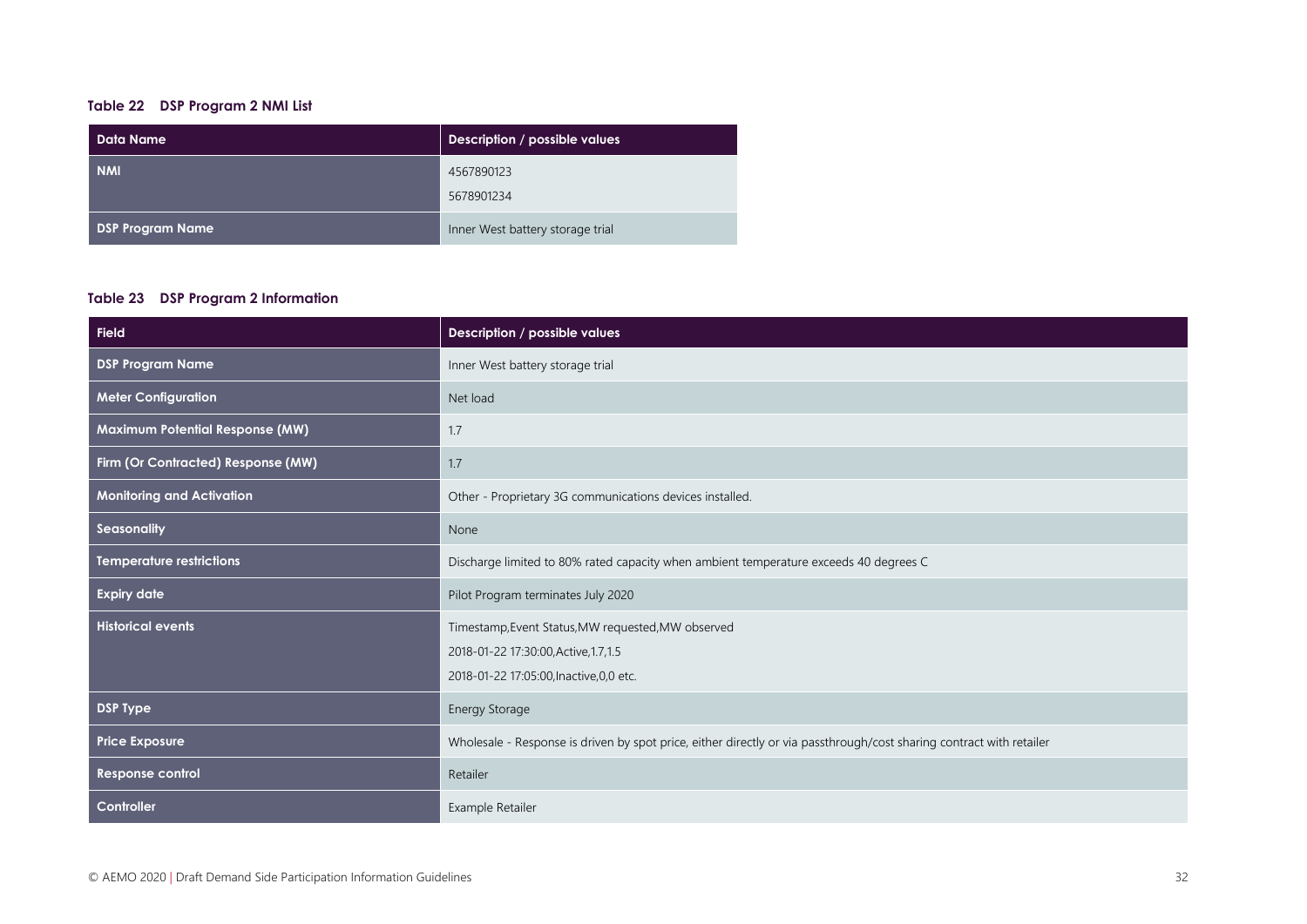| <b>Field</b>                            | Description / possible values                                                 |
|-----------------------------------------|-------------------------------------------------------------------------------|
| Trigger condition / Algorithm           | Spot price                                                                    |
| Trigger condition / Algorithm - details | Used to limit hedging expense by reducing demand at times of high spot price. |
| <b>BAU control algorithm</b>            | Minimise customer energy expense                                              |
| <b>BAU control algorithm details</b>    |                                                                               |
| Opt out ability                         | False                                                                         |
| Opt out ability details                 |                                                                               |
| <b>Auditability</b>                     | True                                                                          |
| <b>Auditability details</b>             | Two-way communications to battery available.                                  |
| Storage                                 | Battery                                                                       |
| <b>Capacity (MWh)</b>                   | 3.2                                                                           |
| Purpose                                 | Customers with existing battery systems incentivised to join pilot Program.   |
| <b>Installation Date</b>                | N/A                                                                           |
| Export                                  | True                                                                          |
| Inverter                                | N/A                                                                           |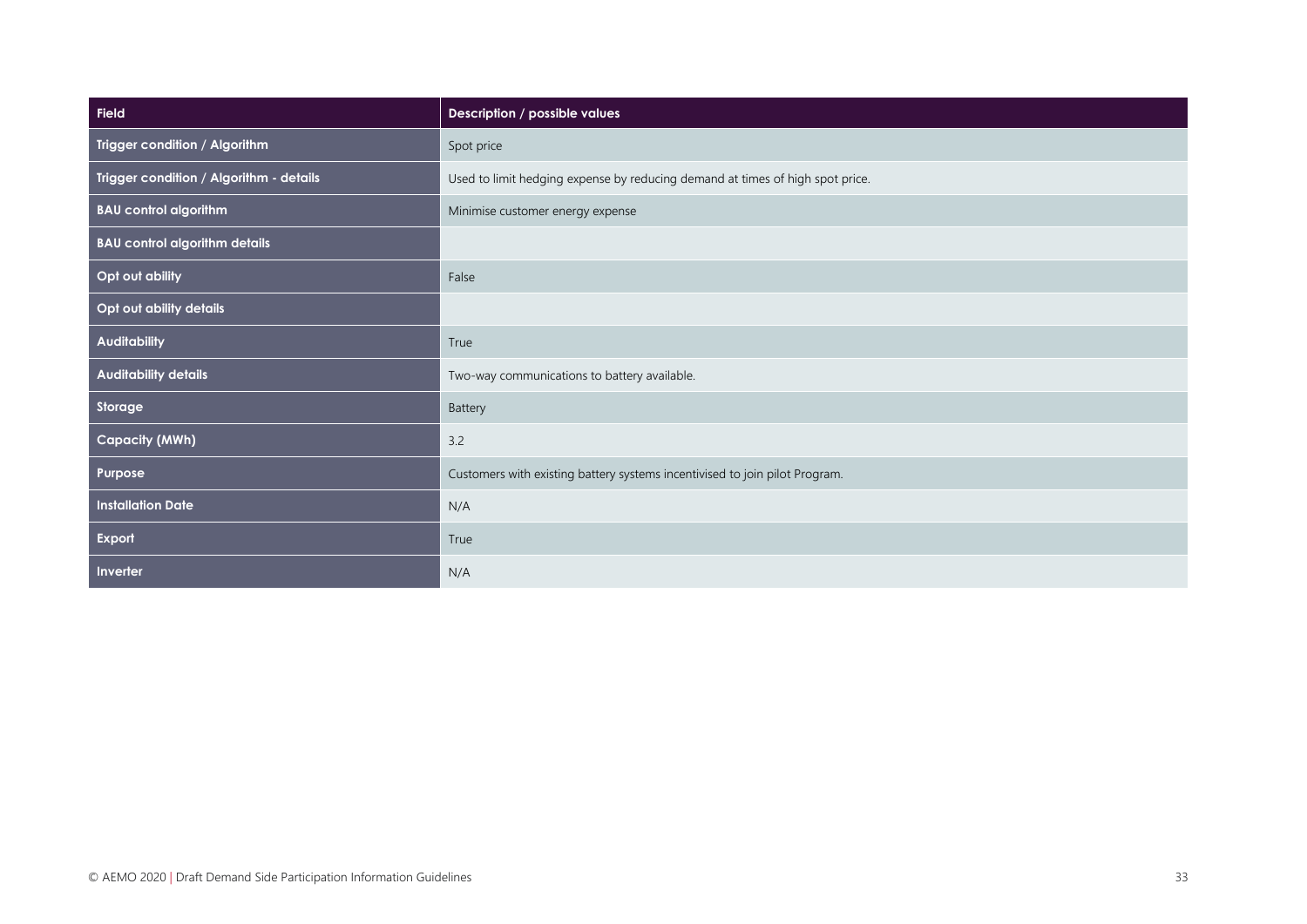#### **Table 24 DSP Program 3**

| Data name                                           | <b>Example</b><br>Data                            |
|-----------------------------------------------------|---------------------------------------------------|
| Category                                            | Connections<br>on fixed<br>time-of-use<br>tariffs |
| <b>Name</b>                                         | TOU                                               |
| <b>Region</b>                                       | <b>VIC</b>                                        |
| DSP Program is expected to fall under WDR in future | N                                                 |
| DSP Program is under a qualifying RRO contract      | N                                                 |

#### **Table 25 DSP Program 3 NMI List**

| <b>Data Name</b>        | <b>Description</b><br>/ possible<br>values |
|-------------------------|--------------------------------------------|
| <b>NMI</b>              | 8901234567<br>9012345678                   |
| <b>DSP Program Name</b> | <b>TOU</b>                                 |

#### **Table 26 DSP Program 3 Information**

| <b>Field</b>                           | Description / possible values |
|----------------------------------------|-------------------------------|
| <b>DSP Program Name</b>                | <b>TOU</b>                    |
| <b>Meter Configuration</b>             | N/A                           |
| <b>Maximum Potential Response (MW)</b> | N/A                           |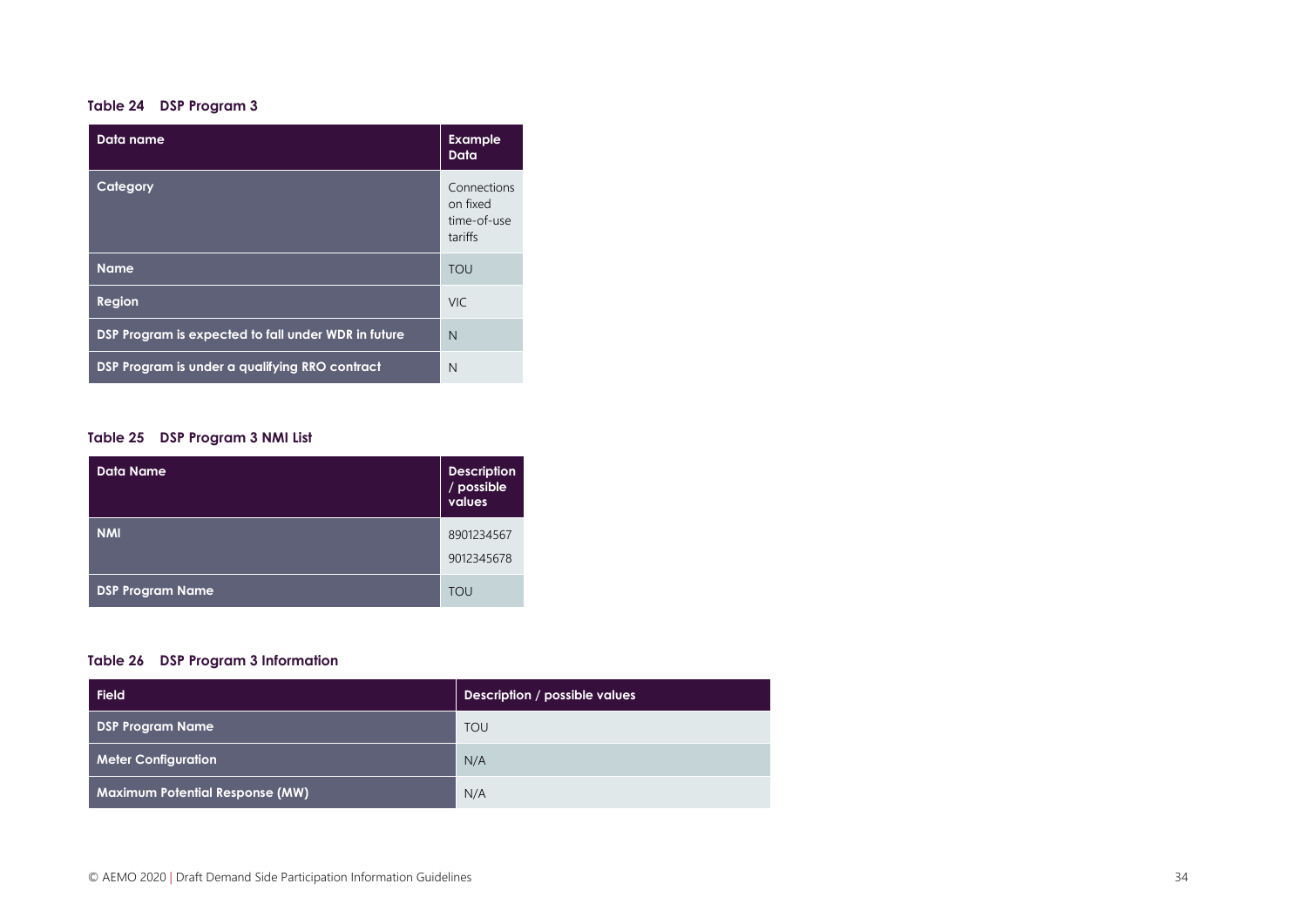| Field                                   | Description / possible values |
|-----------------------------------------|-------------------------------|
| Firm (Or Contracted) Response (MW)      | N/A                           |
| <b>Monitoring and Activation</b>        | N/A                           |
| Seasonality                             | N/A                           |
| <b>Temperature restrictions</b>         | N/A                           |
| <b>Expiry date</b>                      | N/A                           |
| <b>Historical events</b>                | N/A                           |
| <b>DSP Type</b>                         | N/A                           |
| <b>Price Exposure</b>                   | N/A                           |
| Response control                        | N/A                           |
| Controller                              | N/A                           |
| Trigger condition / Algorithm           | N/A                           |
| Trigger condition / Algorithm - details | N/A                           |
| <b>BAU control algorithm</b>            | N/A                           |
| <b>BAU control algorithm details</b>    | N/A                           |
| Opt out ability                         | N/A                           |
| Opt out ability details                 | N/A                           |
| <b>Auditability</b>                     | N/A                           |
| <b>Auditability details</b>             | N/A                           |
| Storage                                 | N/A                           |
| <b>Capacity (MWh)</b>                   | N/A                           |
| Purpose                                 | N/A                           |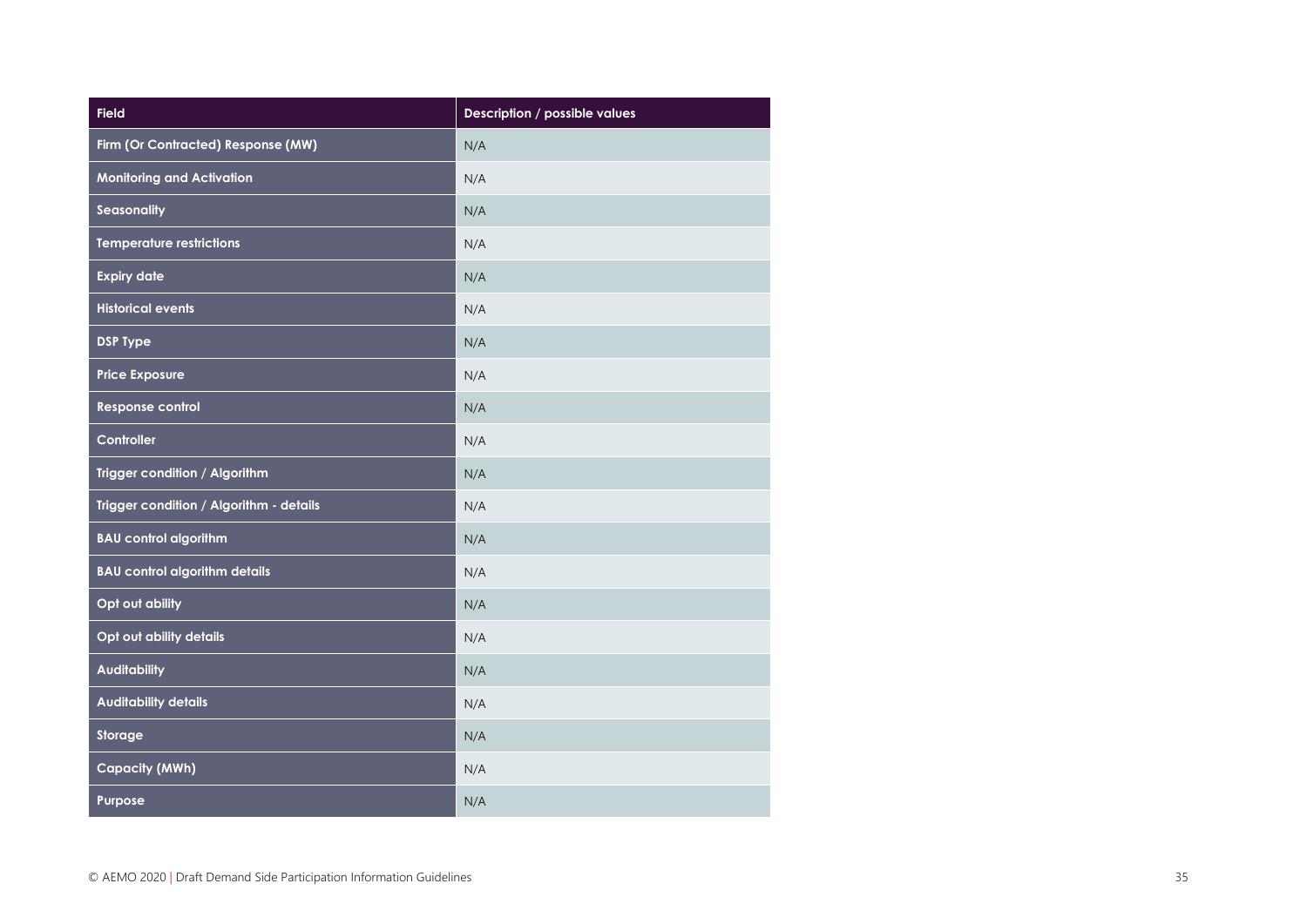| <b>Field</b>      | Description / possible values |
|-------------------|-------------------------------|
| Installation Date | N/A                           |
| Export            | N/A                           |
| Inverter          | N/A                           |

#### **Table 27 Add a change in an existing DSP Program(s)**

| <b>Field</b>                             | <b>Example Data</b> |
|------------------------------------------|---------------------|
| <b>Name of Existing Program</b>          | N/A                 |
| Increase or Decrease in Demand           | N/A                 |
| <b>NEM Region</b>                        | N/A                 |
| <b>Expected Start Date</b>               | N/A                 |
| Change in Maximum Response (MW) (year 1) | N/A                 |
| Change in Maximum Response (MW) (year 2) | N/A                 |
| Change in Maximum Response (MW) (year 3) | N/A                 |
| Change in Firm Response (MW) (Year 1)    | N/A                 |
| Change in Firm Response (MW) (Year 2)    | N/A                 |
| Change in Firm Response (MW) (Year 3)    | N/A                 |
| <b>Description</b>                       | N/A                 |
| <b>WDR or RRO Qualifying Contract</b>    | N/A                 |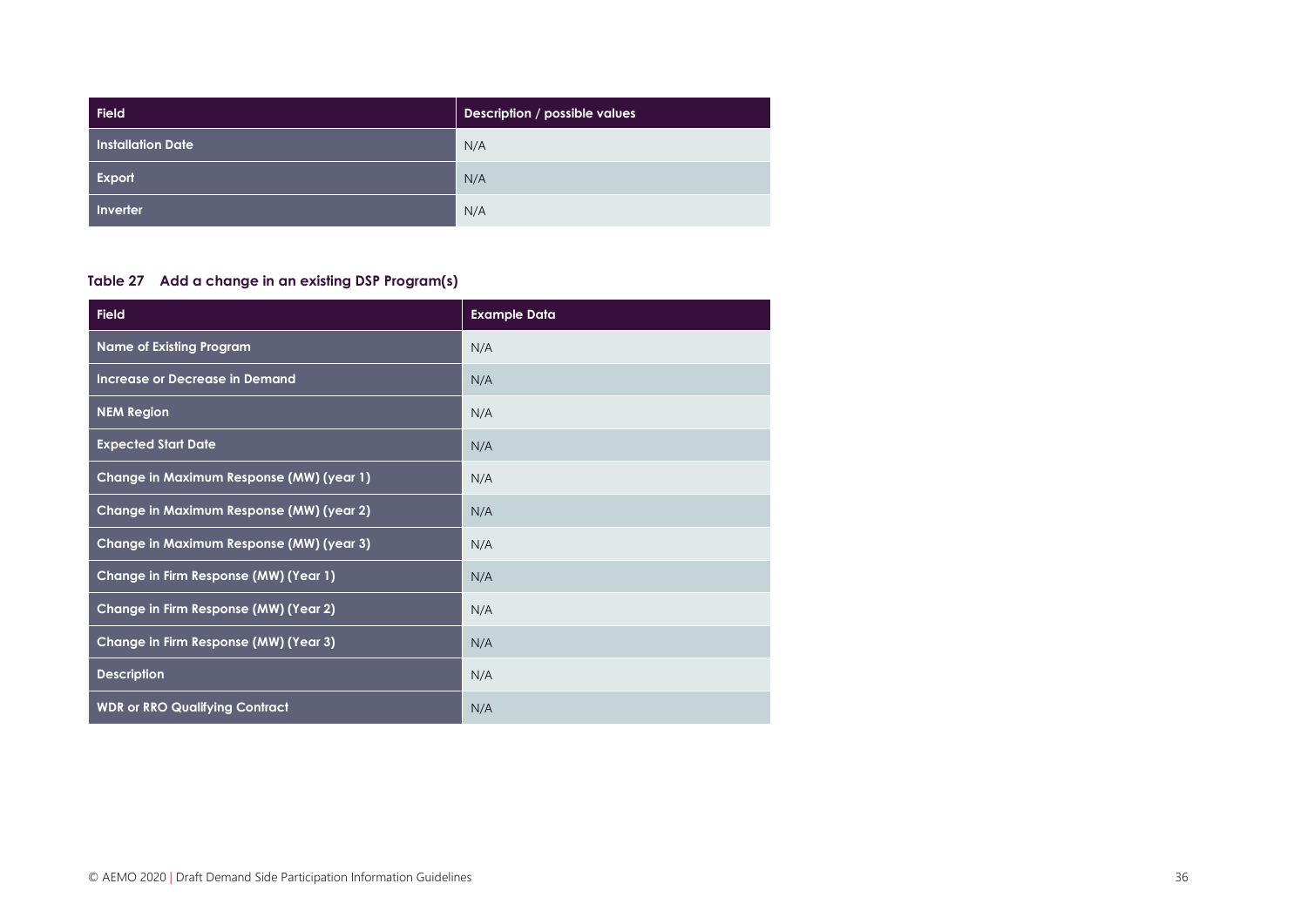#### **Table 28 Add a Future DSP Program**

| <b>Field</b>                          | <b>Example Data</b>                                                                                                                                                                                    |
|---------------------------------------|--------------------------------------------------------------------------------------------------------------------------------------------------------------------------------------------------------|
| Name of Future Program                | Pumping curtailment                                                                                                                                                                                    |
| <b>Increase or Decrease in Demand</b> | Decrease                                                                                                                                                                                               |
| <b>NEM Region</b>                     | <b>NSW</b>                                                                                                                                                                                             |
| <b>Expected Start Date</b>            | 1st January 2022                                                                                                                                                                                       |
| Maximum Response (MW) (year 1)        | $\overline{c}$                                                                                                                                                                                         |
| Maximum Response (MW) (year 2)        |                                                                                                                                                                                                        |
| Maximum Response (MW) (year 3)        |                                                                                                                                                                                                        |
| Firm Response (MW) (Year 1)           | $\overline{c}$                                                                                                                                                                                         |
| Firm Response (MW) (Year 2)           |                                                                                                                                                                                                        |
| Firm Response (MW) (Year 3)           |                                                                                                                                                                                                        |
| <b>Description</b>                    | We will begin a Program in 2022 to incentivise agricultural customers to curtail their pumping<br>load at times of high wholesale prices. Initial rollout will begin in central and northern Victoria. |
| <b>WDR or RRO Qualifying Contract</b> | Neither                                                                                                                                                                                                |

#### **Table 29 Add Alert Lists**

| <b>Field</b>       | <b>Example Data</b>                                                                                                                                           |
|--------------------|---------------------------------------------------------------------------------------------------------------------------------------------------------------|
| <b>Alerts List</b> | We alert our customers on time-of-use tariffs when summer pricing comes into effect. AEMO can sign up on our website at http://exampleretailer.com.au/signup. |